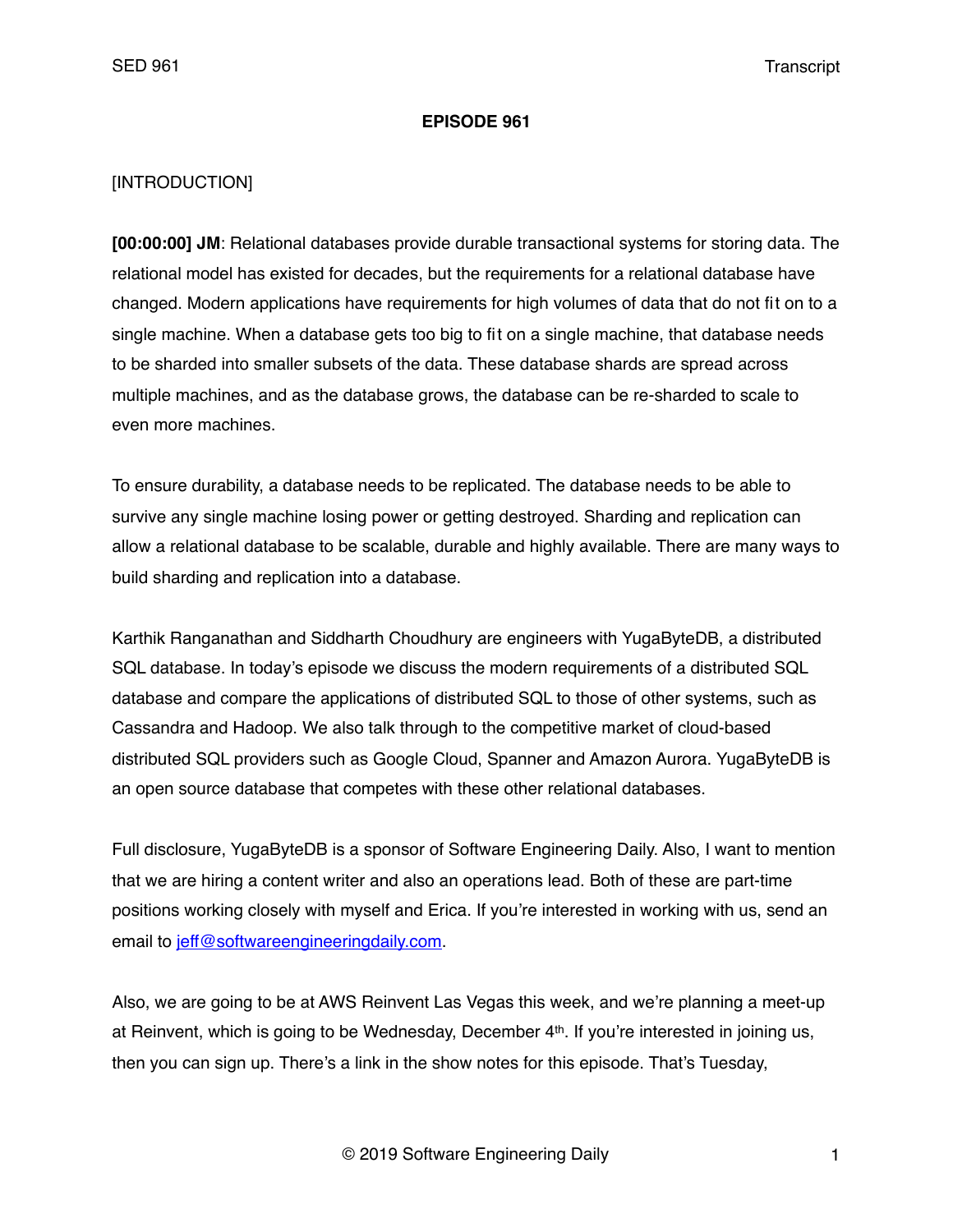December 4th, which is contrast to December 3rd, which we originally announced. We had to move the data, but I hope to see you there.

## [SPONSOR MESSAGE]

**[00:02:15] JM**: Today's sponsor is Datadog, a scalable monitoring and analytics platform that unifies metrics, logs, traces and more. Use Datadog's advanced features to monitor and manage SLO performance in real-time. Visualize all your SLOs in one place. Easily search, filter and sort SLOs, and share key information with detailed intuitive dashboards, plus Datadog automatically calculates and displays your error budget so that you can see your progress at a glance.

Sign up for a free 14-day trial and Datadog will send you a complementary t-shirt. Go to softwareengineeringdaily.com/Datadog to sign up, try out Datadog and get a wonderful t-shirt. Your SLOs will be even more on-track when you're in your Datadog t-shirt. Actually, I can't guarantee that, but I recommend going to softwareengineeringdaily.com/datadog to get the free trial and a t-shirt.

## [INTERVIEW]

.

**[00:03:25] JM**: Karthik and Sid, welcome back to Software Engineering Daily

**[00:03:27] KR**: Thank you. Thanks, Jeff, for having us.

**[00:03:28] SC**: Thanks, Jeff.

**[00:03:30] JM**: I'd like to get into talking about distributed SQL databases eventually, but in order to get us there, I'd like to first start by talking about data in a broader context and how data has evolved over the last 12 or 13 years. I think there are some specific areas that exist along the timeline of data over the last 13 years that got us to the point where we are today, and these are things like Hadoop, the Dynamo paper, Cassandra, Kafka, Spark. Then today, we're at this time where everybody is building on the cloud and we have a suite of distributed SQL databases that people are choosing from. People need a distributed SQL database to provide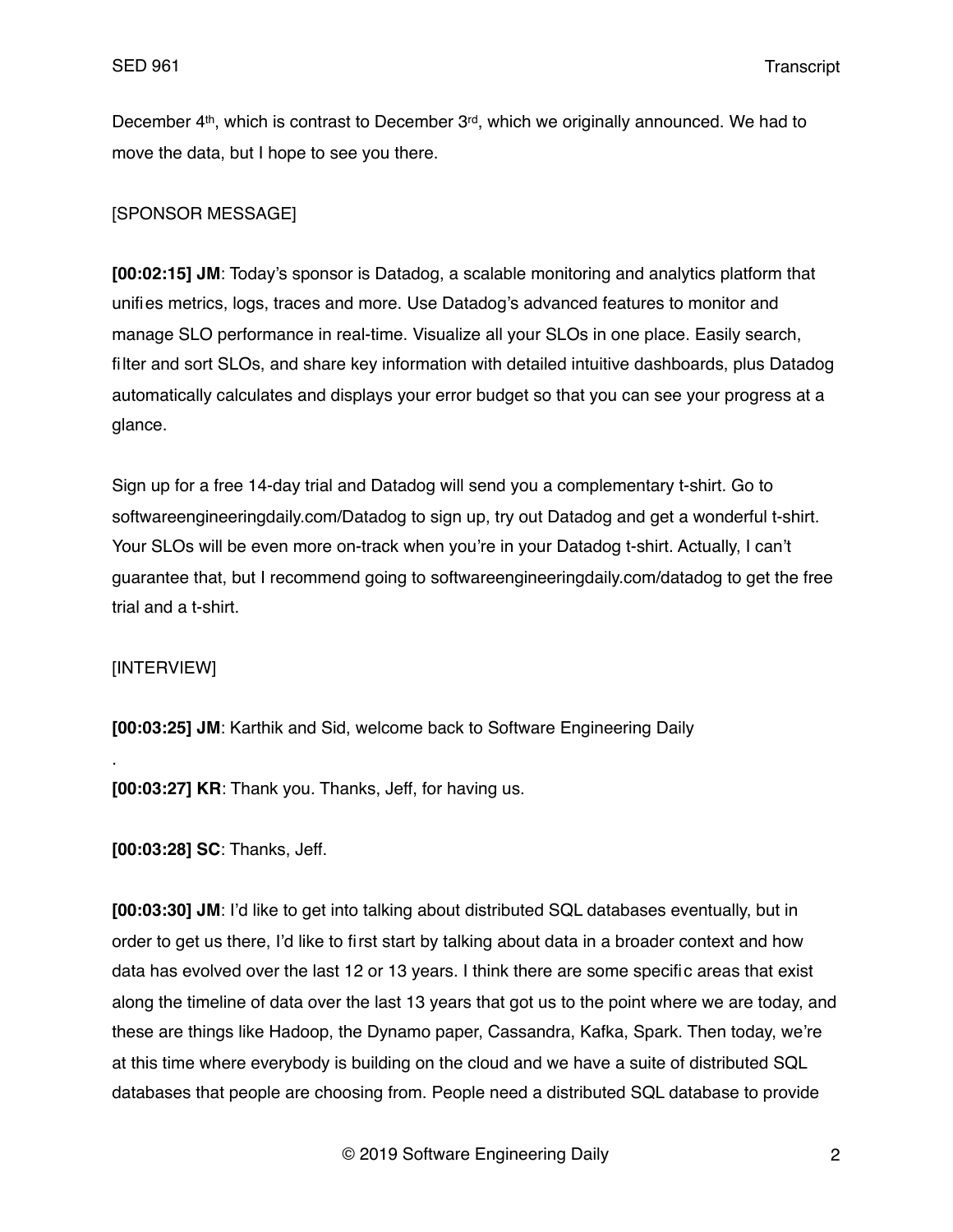consistent transactions, and we'll get there, but you guys both have plenty of history in the data world. Give me your perspective on the last 13 years. How did we get to where we are today?

**[00:04:35] KR**: Yeah, that's a great question, Jeff. Okay. By way of a quick background, I was at Facebook like about 10, 12 years ago, around 2007. So that's like kind of hits the timeframe and have seen the evolution of databases both in the market and at Facebook, like the data technologies at Facebook over the time.

I'm just going to use that as a queue and talk about it. In the beginning, there were monolithic SQL databases, like they were the only database. They were massively popular. They let you do a variety of queries. Now, fast forward a few years, what you saw was data was exploding. The amount of data was getting larger than what a single machine could hold. People started splitting their data or sharding it and putting it across multiple SQL databases.

Now, forward a little more, and you got file systems like Hadoop, which could store massive amounts of data, and the world also saw the rise of certain types of applications, like time series applications, etc., where you actually had to store and scale a lot, like event data or time series data. Naturally it meant more SQL databases and more sharding and dealing with more of how to re-shard databases and scale them and handle failures.

This pattern was so repeatable that NoSQL databases were born. They said like, "Hey, if you're sharding data across SQL databases, you're giving up on transactionality anyway. You're trying to actually do some sort of sharding, fail over replication, and that's what went into NoSQL." The type of workloads then actually did not require strong consistency in transactions, because a lot of the event data does not. That's the design point those databases chose to build to.

Now, the Dynamo paper, as you mentioned, is a landmark, because it represented the first time a database was built cloud native and it happened to be a NoSQL database that has built cloud native. It was obviously to power the high throughput cart, shopping cart use case of Amazon, and Amazon felt like, "Hey, this would be useful for a lot of people for a lot of use cases." That's what Dynamo represents.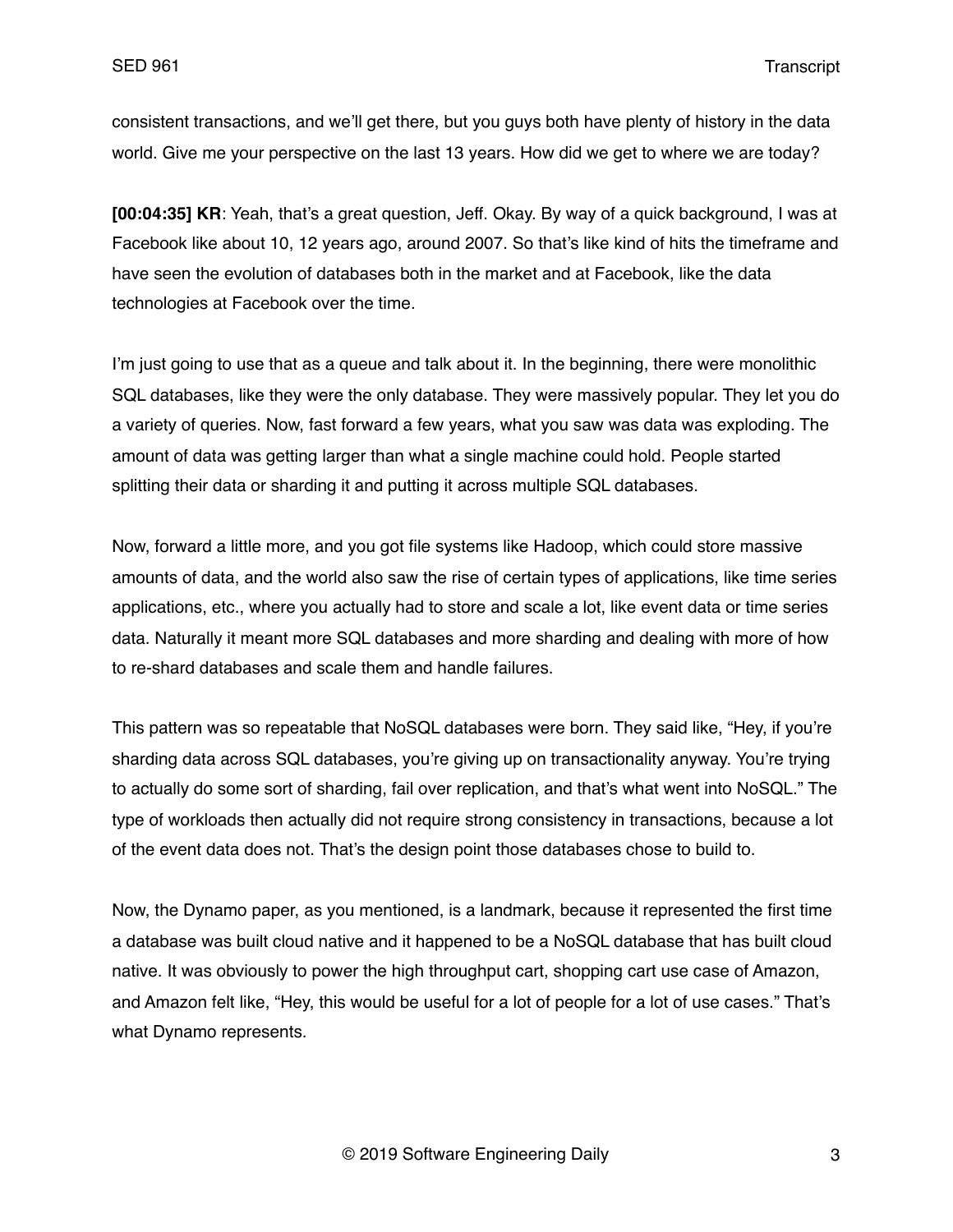Now, if you fast-forward a little more, you see that the newer age databases that are SQL databases and cloud native started appearing. With things like Google Spanner and Amazon's Aurora, what these guys do is they actually replicate their data over a set of machines. They give you strong consistency and transactions and they're able to scale and move data across geographies, but each to a varying degree of functionality. That leads us to today where predominant number of apps are being built for the cloud and for things at Kubernetes, which essentially converts whatever you run it on to a cloud native setup.

So they have some demands of databases, but people still love SQL. Distributed SQL git is kind of born like at least from my perspective where such applications meet the cloud. The transactional applications meet a true cloud-like infrastructure, which requires resilience, scale and geographic distribution.

**[00:07:43] JM**: Okay. Well, with that said, describe what an engineering team wants out of a distributed SQL database today.

**[00:07:52] KR**: Great question. An engineering today is tasked with building more features. We can simply it to that. whether it is a new application, a new feature in an existing application, a new microservice or a completely new way of reaching new customers. What are examples? Amazon has brought to us such an all pervasive and memorable shopping experience that we even forget that it was only 5 or 10 years ago when none of that stuff exists.

I actually remember going to Barnes & Nobles to read books, and now none of that stuff exists, because everybody just orders off of Amazon. How did such a compelling experience come to be? It's because it's a constant stream of new applications, features, discovery, ability to track where your shipping goes on, ability to return your shipping, ability to read reviews, so on and so forth.

Every one of these features puts a demand on the engineering team, and that means they have to come up with an architecture that makes it work. Now, the architecture goes in different parts. It goes in what do I use to build my app? The app framework. What do I use as a database to store the data inside and where do I run this cloud, Kubernetes, where do I run this?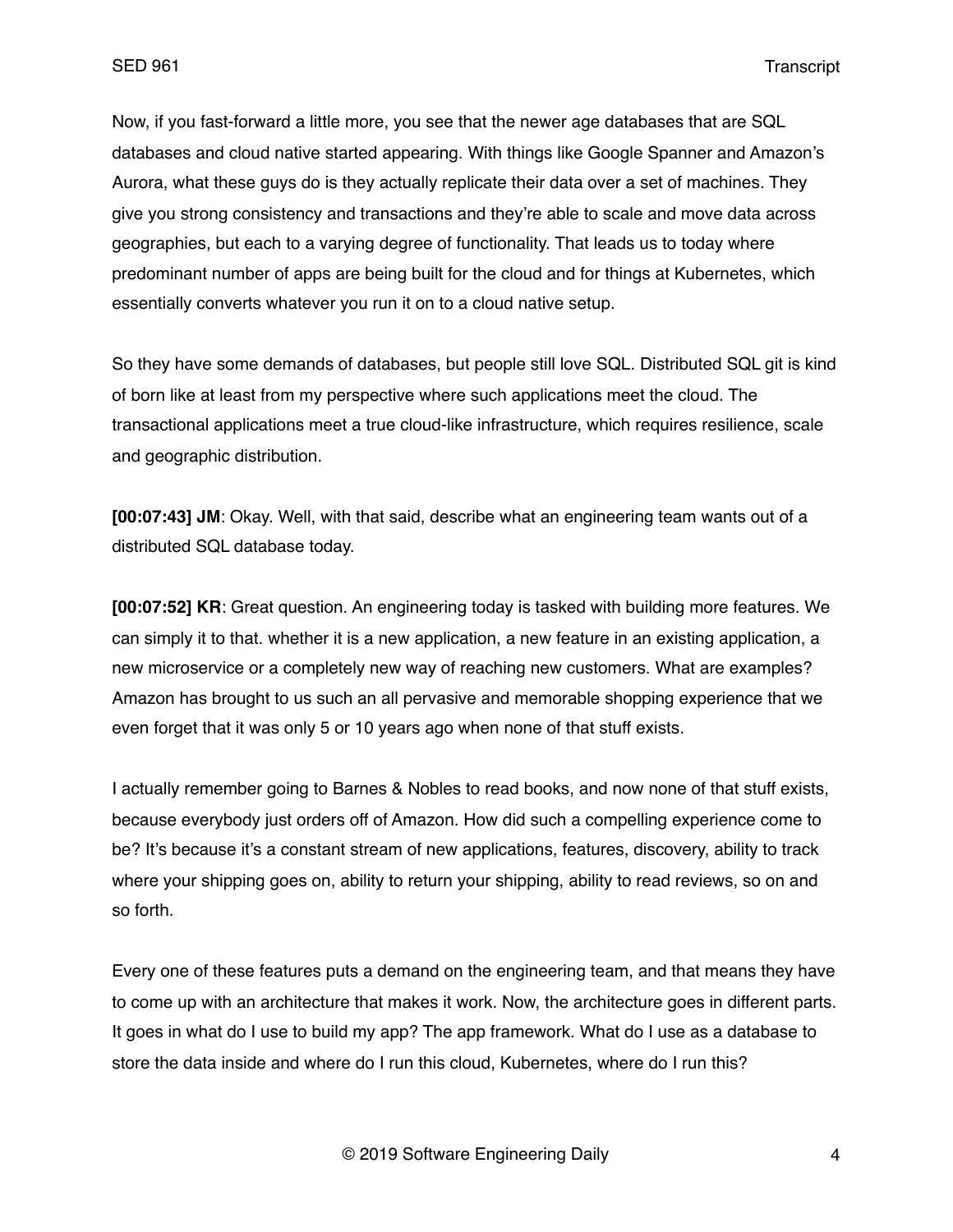Now, if you look at all of these applications overtime, and this is not by no means limited to Amazon, because if the rest of the retail industry does not do this, Amazon is going to disrupt all of them and take their business, and we're seeing that happen in real-time and this is happening not just in retail. It's happening in all the other verticals as well.

They're thinking, "Okay, what are the popular frameworks to build scalable, massive applications? Because if they're not successful, we just ween them away." But if they are successful, you don't want to fail, because a lot of users came to your site to use your service. So they start gravitating towards specifically for databases those that can give them flexibility of queries, which is proven so far to be SQL. SQL is the standard for flexibility. Of course, NoSQL is pretty limiting on that side.

They want resilience, which means that, "Hey, my machine failed. Sorry, I couldn't serve you your request and you couldn't place your order. It's no longer acceptable." Machine failures must be handled in real-time. So ultra-resilience. More people ordered. So, "Sorry, I couldn't take your order. It's no longer acceptable." Because that's a sign up success, you want to be able to scale massively and quickly.

"Yeah, you're in Europe and I have my data center hosted in the U.S. So, sorry, your order is going to take a long-time to place," is also not an acceptable answer. So you want geographic distribution. So people get instant – The feel of instant reaction, and Google has a well-known study where this is very important.

These are table states. Absolutely important. But people are deploying all of these in the cloud, and in multiple clouds at that sometimes in the private data center but wanted to look like a cloud. So deploying in Kubernetes, deploying across multiple clouds is becoming very important. Because it's the cloud, you have noisy neighbor problems. You have all sorts of failures coming at you. You want low-latency. You want it to be high-performance and lowlatency. Finally, because you want the flexibility to do all this, people are looking at open source. We're seeing all of these trends happen.

**[00:11:05] JM**: Now, we're talking about building databases for actual customers. Different customers have different applications. Different applications have different read patterns and

© 2019 Software Engineering Daily 5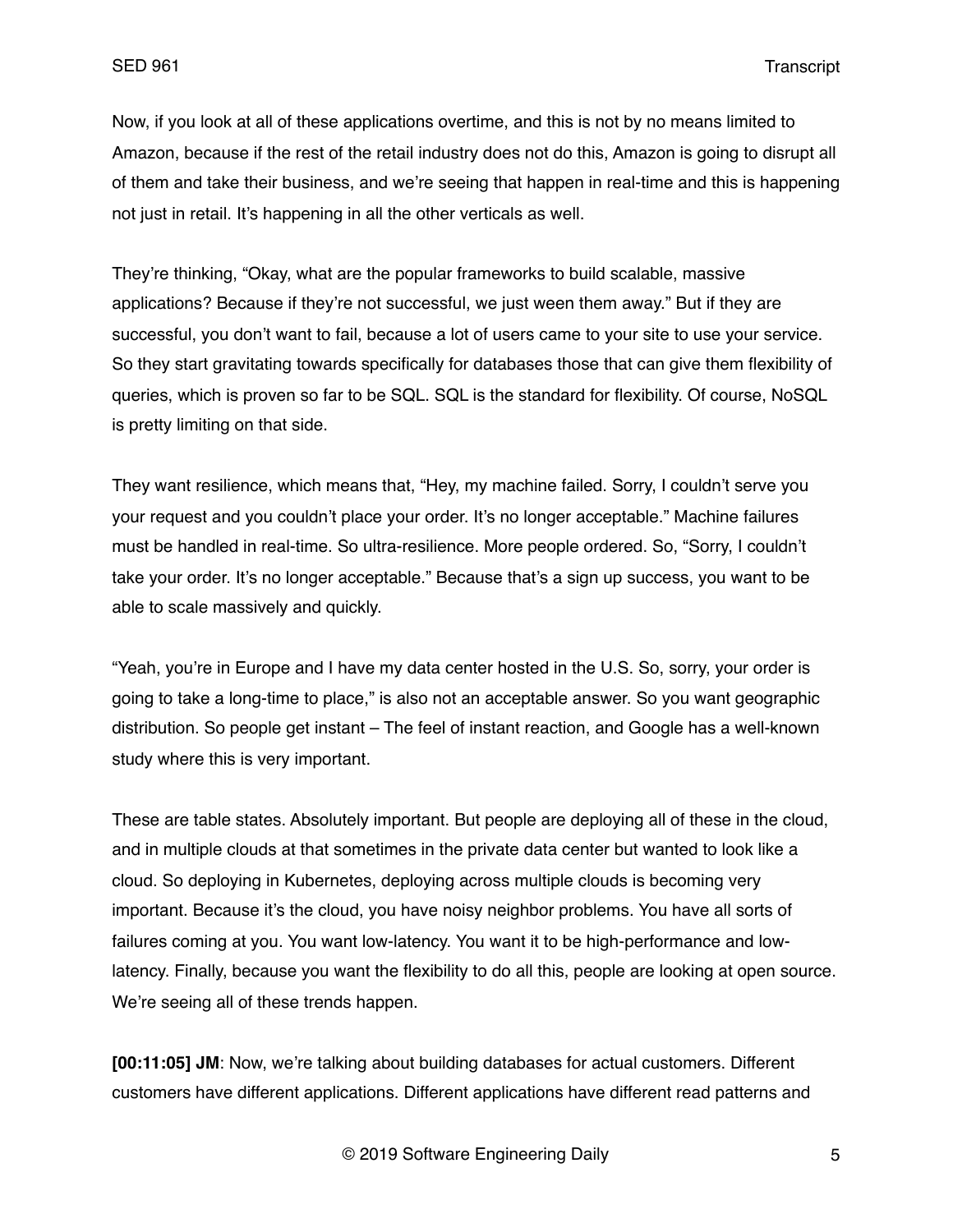write patterns. You might have applications that make a ton of writes in a time series kind of situation. All those writes, may be they only get read once and then they get rolled up into an aggregation and then they get thrown out. You might have applications where a bunch of users are requesting rides in a ridesharing service and it's just highly important transactions that you never want to lose, but there are perhaps not that many of them and they're not happening too too frequently.

You might have applications where user accounts just frequently get accessed by a single row. My point is just that there are different read patterns and different write patterns, and what I'd like to get from you is how do different read and write patterns affect the choice of a database that I should be making for my application?

**[00:12:10] KR**: Okay. So this is a great question and is actually quite fundamental in the world of databases. The clear line that divides it is whether a user is interacting with the database or not or a user like response is needed, which is should the reads be real-time? If I ask you a question and I need the answer really quickly, that constitutes what is called an OLTP database, an online transaction processing database.

If I ask you a question that is complex and that needs you to analyze a lot of data and you get back to me, let's say, even in a couple of hours, but that itself a difficult feat, because there's just so much data out there. This constitutes a warehouse pattern and these are called OLAP databases.

OLTP and OLAP is a clear split in access patterns of applications. YugaByteDB and all of the SQL databases, where SQL databases in general actually address both sides of the spectrum. There are certain types of SQL databases really suited towards OLAP. Examples of these would be like Snowflake, Red Shift, etc. In the non-cloud native world, there'd be like – There're a lot of databases, like Teradata and there'll be a lot of these type of databases that do that.

On the OLTP side, again, there are clearly databases that are very good at answering questions quickly. Examples of these would be our Google Spanner, Amazon Aurora and so on. Some databases have had the luxury of time and incredible amount of engineering so they can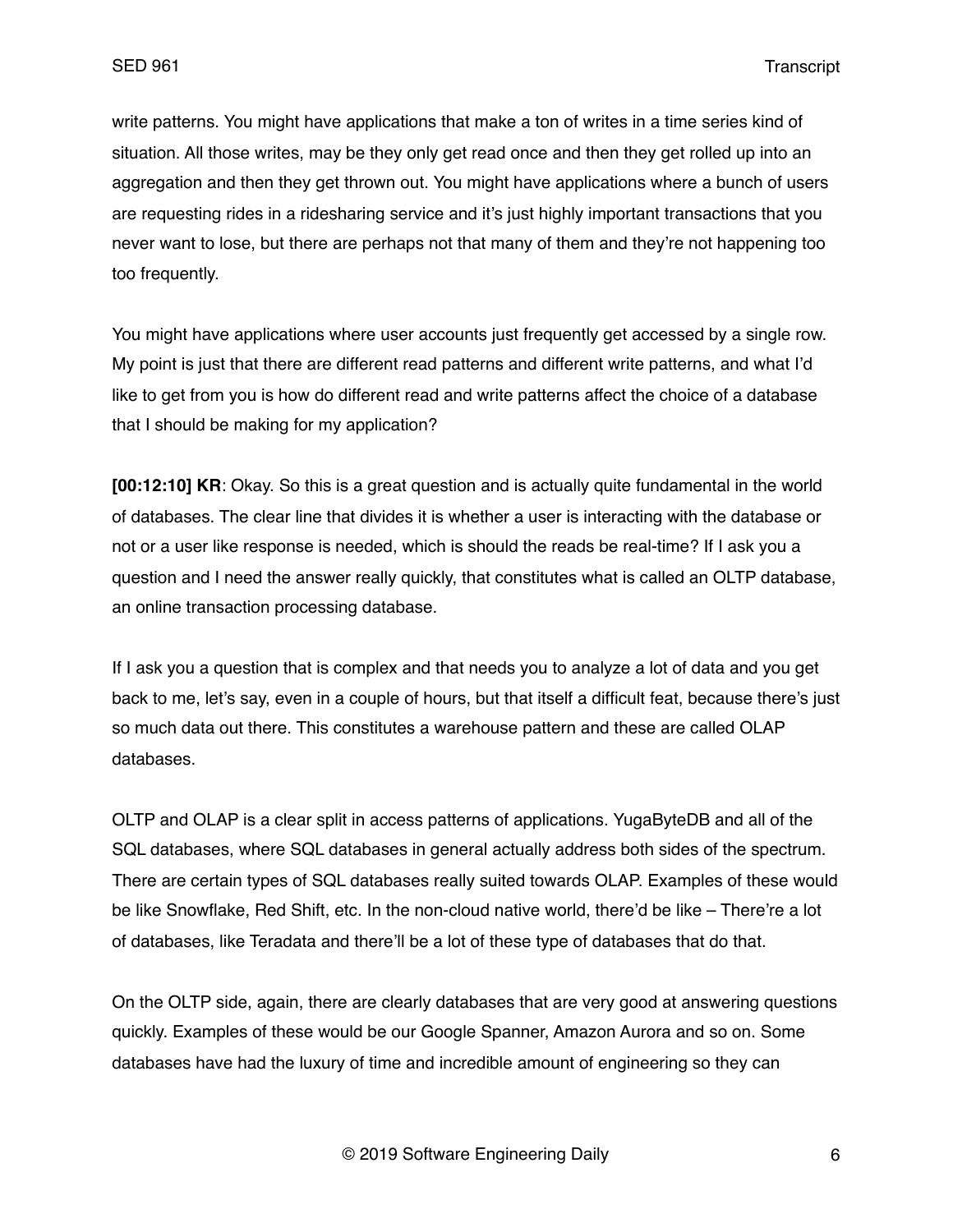actually do well on both sides. An example of this would be Oracle. It actually does both sides of the spectrum well, because so many features have gone in.

Now, in OLTP bucket, like each one of the tradeoffs are different. If you have a lot of writes and you want to analyze most of the data, obviously you go to OLAP. Now, we're going to focus on OLTP databases, because that's what new applications typically need.

On the OLTP side, you have write scalable databases and read scalable. Read scalability in databases in the world of distributed databases is achieved typically by adding more machines. You just increase the number of CPUs available to you and you can now serve more queries. But the expectation here is that your queries are not all on a single row or a very, very small number of rows. That's called the hot row problem.

The expectation is it's over a reasonable set of rows and you're able to scale the aggregate CPUs needed. If you have a single row or a very small set of rows being read over and over again, the dominant pattern to solve that problem is to have a lot of caches, replica of this data in a lot of caches and you serve it from these caches so that you increase the number of caches, which keep data only in-memory in order to increase your read throughput of the few rows.

Now on the write side, there is no free lunch. Increasingly, OLTP databases have to handle the write scalability, and that's what brings up this whole thing about distributed SQL. Whatever I said about the read side is true whether you're a distributed database or a monolithic database. It doesn't matter. The concepts are similar. A monolithic database, you can only increase the size of the machine. A distributed database, you can increase the number of machines. That's the only tradeoff.

On the write side, you just have to have more machines in order to process more writes. Otherwise, you have to give up one your consistency or something else in your application, like batching it or dropping data or rolling up or so on and so forth. At that point, a distributed database becomes a must.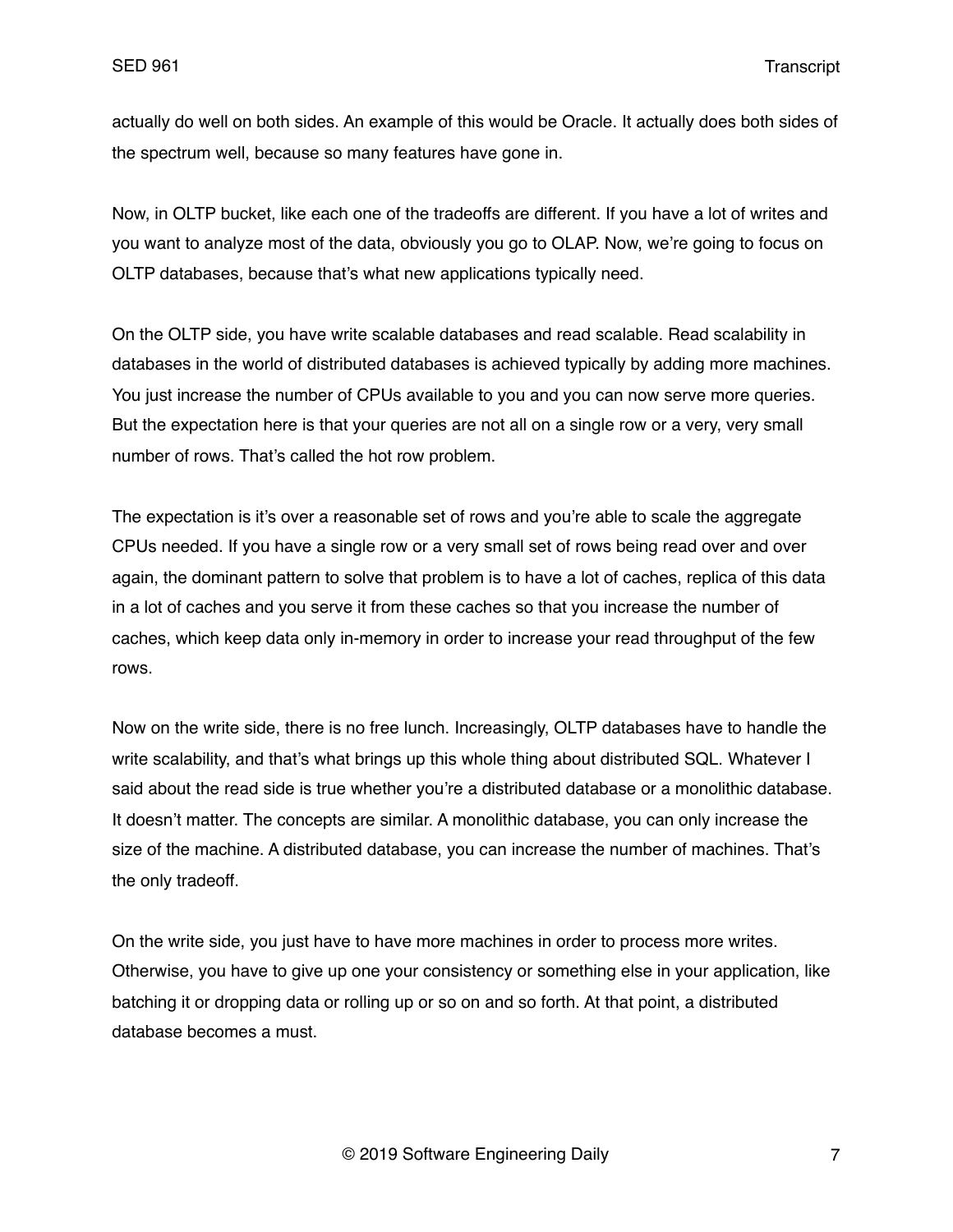The new paradigm that we see coming in with geographic distribution is the ability to do reads from the nearest data center or region so that you can serve your users quickly, because some subset of data can actually be served a little stale, but with low read latencies.

There're a number of branches in the tree, but I think the simplest way to think about it is what is the app trying to achieve, and if it falls inside, there is a lot of data that needs read and write scale, then a distributed SQL database is great. If there are a few rows that need read or writes happening over and over again, a cache or some other technique is often required.

**[00:16:13] JM**: Now we've had distributed SQL databases for a long time. We have databases that I assumed had the read and write scalability properties that I need. But presumably, you see some deficiency in the market. There must be some aspects of the read and write characteristics of the existing distributed SQL databases that you find insufficient.

What are the use cases that when you're building YugaByte you think you can improve on?

**[00:16:52] KR**: Yup, precise question. Great. The existing distributed SQL databases, like the two I'd like to refer to are, first, Amazon Aurora, and second, Google Spanner, and they both have an interesting paradigm trade of architectural tradeoff in what they did. Amazon Aurora is 100% SQL features compliant. It support PostgreS, all of PostgreS and all of MySQL. Anything you run there you can run here. It gives you all the RDBMS features.

It does have high availability, which means if a node fails, another can quickly take its spot. However, it cannot do horizontal write scaling. What that means is you can make this node bigger, but exactly one node of Amazon Aurora can take writes with the guarantee that data is consistent. That's just the way Amazon Aurora is designed.

Now, Google Spanner on the other side does not have all the RDBMS features. For example, it does not support things like foreign keys, stored procedures, triggers. It doesn't support a bunch of that stuff. It gives up – It creates its own SQL language. But it is highly available, just like Aurora. A failure happens, you're not affected. But unlike Aurora, it is horizontally write scalable. That means you need to take more writes. You can add more machines. You'll be able to expand the capacity of this logical database, which is comprised of multiple machines simply by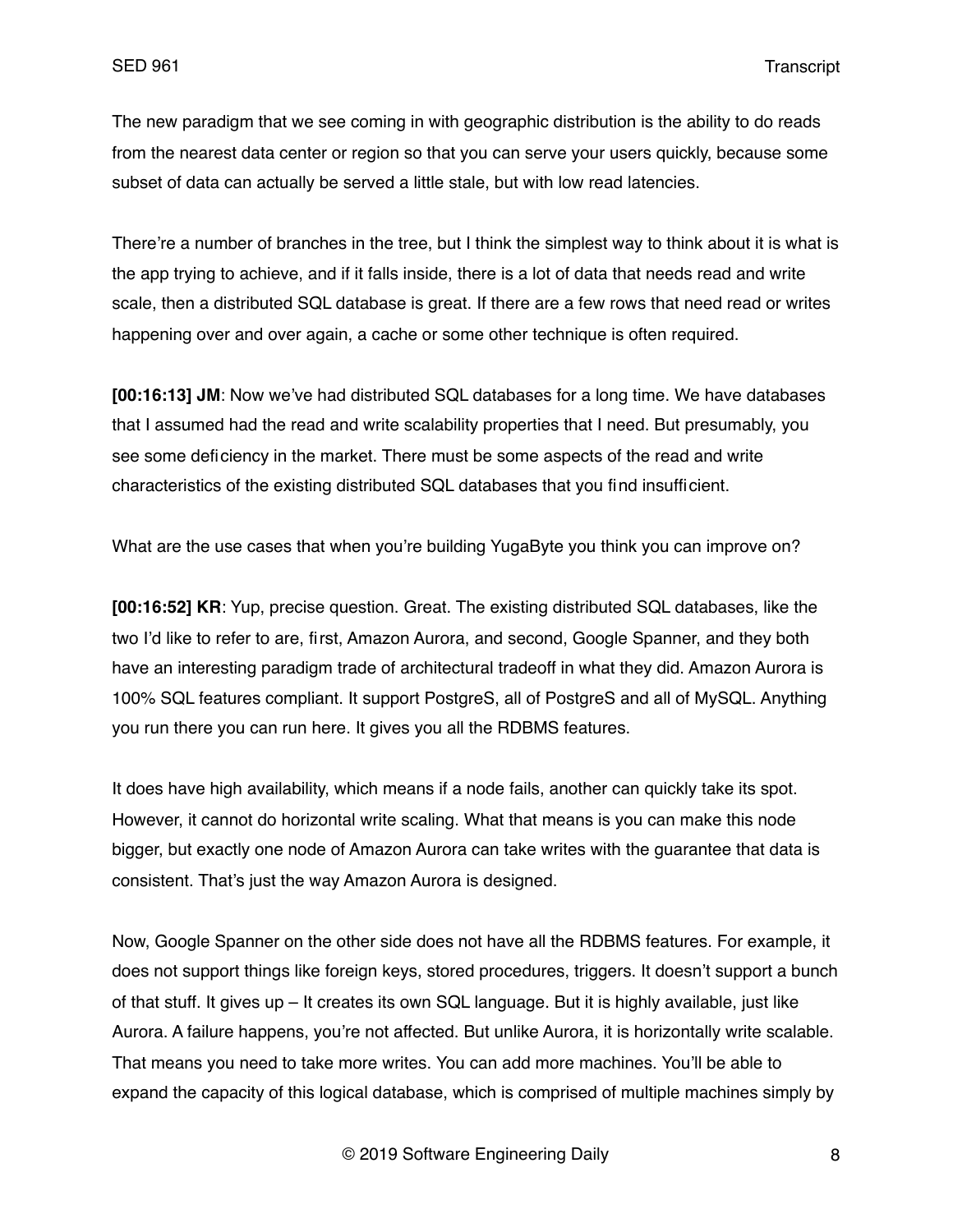adding more machines, because Google Spanner can send subset of writes to a set of machines, so to each machine. In aggregate, they do more work.

Now, with YugaByte, what we noticed and we had the luxury of starting after both of these databases. It was obviously, it was our job to do the research and take the best learnings from them. So what we saw was that Aurora was insanely popular, because it supported everything in SQL, all the features. I think these are probably not official numbers, but it looks like Aurora might have a run rate of around \$2 billion plus in annual revenue, which is an impressive achievement.

With YugaByte we said like, "Absolutely. 100% SQL. Everything has to get supported. That's a must." We said like if we are building the database for the cloud, and this is the future of all applications, then horizontal write scalability is a must. Obviously, both these databases are highly available and fault tolerance. So that just goes in without saying.

We picked those three things as some of the core vectors. In turn, YugaByte supports 100% PostgreS features and is also horizontally write scalable. 100% PostgreS features like Amazon Aurora. Also horizontally write scalable like Google Spanner and highly available and fault tolerant like both, right?

Now, on top of this – So that's the type of applications that we're trying to go after. You want all the RDBMS features. You want write scale. Now on top of that, what we noticed was these are great cloud vendor offerings. But a lot of people overtime, a lot of companies are now gravitating to multi-cloud models, and this could be because they have app A running one cloud and app B running in another, or they have customers wanting them to run in different clouds. This happens in retail, for example, or they have acquired companies which run in different clouds, or maybe they're subject to GDPR and compliance regulations, which forced them to run in different clouds and different companies, or like they just want to run it natively inside Kubernetes in their own data centers. There're a number of reasons why you would want databases that are cloud independent. So making it 100% open source and without any external dependencies so it can run anywhere is the other big thing that we offer.

## [SPONSOR MESSAGE]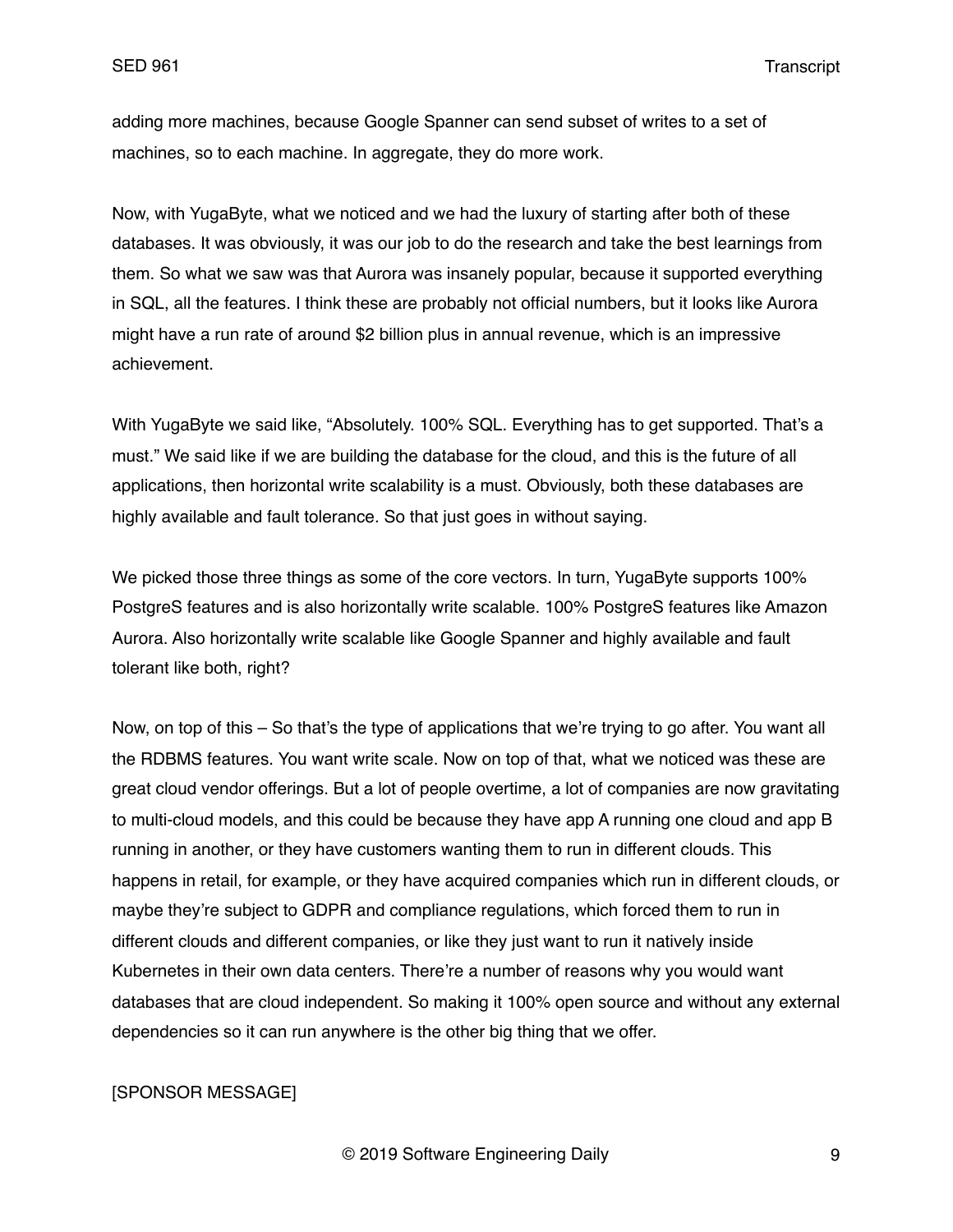**[00:20:38] JM**: As a programmer, you think an object. With MongoDB, so does your database. MongoDB is the most popular document-based database built for modern application developers and the cloud area. Millions of developers use MongoDB to power the world's most innovative products and services, from crypto currency, to online gaming, IoT and more. Try Mongo DB today with Atlas, the global cloud database service that runs on AWS, Azure and Google Cloud. Configure, deploy and connect to your database in just a few minutes. Check it out at mongodb.com/atlas. That's mongodb.com/atlas.

Thank you to MongoDB for being a sponsor of Software Engineering Daily.

# [INTERVIEW CONTINUED]

**[00:21:33] JM**: Okay. If I understand correctly, you said the primary distributed SQL databases on the market that people are picking for a globally distributed database are Amazon Aurora, which has the deficiency of not being horizontally write scalable. Meaning only a single node can accept writes at a single time. For example, a massively multiplayer online game would probably not work great on Aurora, because you've got all these state synchronization that you need to be done. If you're only accepting writes on a single database node, that's not going to give you enough throughput to synchronize a beautiful widespread game experience. So that's like the weak point of Amazon Aurora that you're going to try to attack.

Then on the Spanner side of things, the Spanner API is its own thing and you want to try to build a database that has PostgreS compliance, because that will be an easier onramp for people. Do I understand correctly the weak points of the globally distributed SQL databases that you're going to try to compete with?

**[00:22:44] KR**: Yes. That's absolutely right. As a result, our core is Spanner inspired and the API is PostgreS 11.2, which is like one of the most recent releases of PostgreS.

**[00:22:54] JM**: From the competitive point of view, what happens if Aurora just solves horizontal write scalability?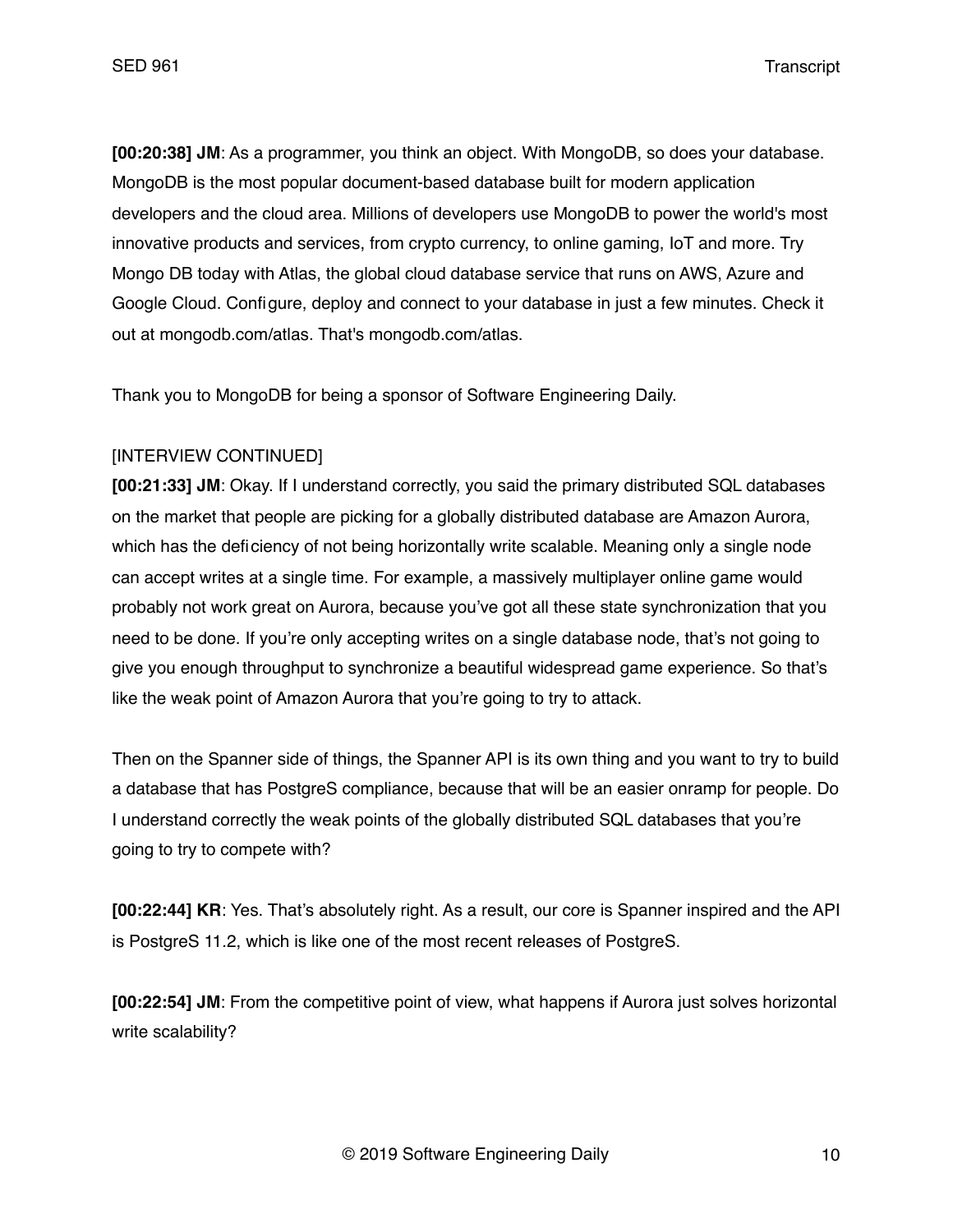**[00:23:05] SC**: I can take that, Jeff. Actually they have been trying to. They are very, very cognizant of the fact that not having horizontal write scalability hurts. Applications that become so much successful once they are on Aurora.

Recently, Aurora introduced a multi-master configuration for Aurora MySQL, which is currently only two write nodes are available, right? But the challenge is that it's what is known as multimaster architecture as supposed to Spanner and YugaByteDB's auto-sharded architecture. Multi-master, each node contains 100% of the data. As a result, if you write to the same – you can write to the same row on both the nodes and that will lead to internal conflicts and deadlock errors, which the application now has to handle.

Instead of solving the core problem, we believe what Aurora is doing is an incremental step forward, but that incremental step then puts the onus on the application development and engineering to handle all the errors and conflicts that come by. That's one.

Secondly, this multi-master architecture is not the right architecture for fully global deployments where you want a portion of the data to be automatically partitioned into the region that is nearby to the users for the GDPR and the low latency use cases, right? In both cases, there is I would say an attempt, but it hasn't gone far to make a dent in the developer experience.

**[00:24:45] KR**: As any project, there's got to be some competitive motes, right? Some of these motes are time to implement features, and the other motes are just around mindshare and usage. It's just these two. Pretty much any project has these.

To us, building a core that is write scalable with transactional consistency is a strong mote, it's deep IP in terms of how long it takes to implement and make it production ready and actually performant. We have done a lot of that work.

Obviously, the other mote will be on the adaption side, where this entire database is available to you in – 100% open source, like Apache 2.0 license. We offer software that makes it very easy to convert into a managed service and we already have a number of users using it at fairly large scale. Assuming we now what we're doing, this will seem very compelling to the user or today.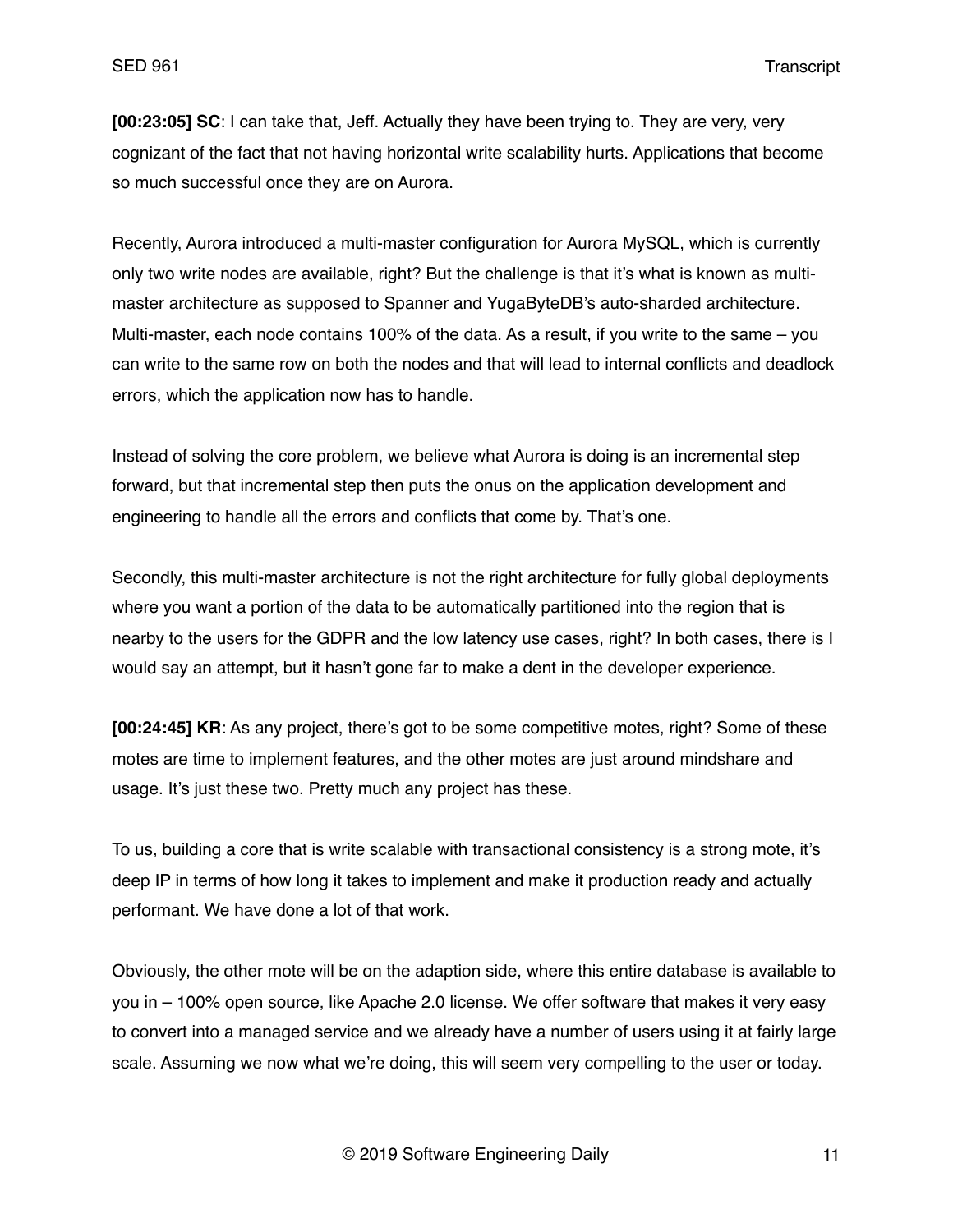That forms the mote. So they start liking the software the fact that we're 100% open source and using more, and that drives the growth.

The goals are also slightly different for the two companies. If you think about what Amazon is trying to do, they're trying to solve how to make Amazon an easier cloud for people to build in, and what are we trying to do? We are trying to build the default database for the cloud irrespective of which cloud that is. The feature set also, I guess, will go accordingly, right?

**[00:26:12] JM**: I presume that it would be equally difficult at least for Google to build a PostgreS compliant API on top of Spanner.

**[00:26:22] KR**: Yeah, that's right. I mean, that also represents the other part of our IP. It is actually significantly nontrivial to map – We had to surgically remove the lower half of PostgreS which wrote to a single node and map that on top of a distributed store that we have, which is Google Spanner-like. Putting those two together is also a significant time mote. Obviously, the open source nature and the best database for the cloud irrespective of the cloud, that still stays for us.

**[00:26:53] JM**: So you ended up doing a source available license, right? So this is not something AWS can potentially grab from your repo and spin up themselves?

**[00:27:05] KR**: No. The database is 100% open source. AWS can grab our database and run it and it's completely fine. The source available part is – Effectively, Aurora is a managed service, but it offers MySQL and PostgreS. AWS took MySQL and PostgreS as databases and made changes and offered it up as a service.

Our source available license is only the portion that takes the open source YugaByte database and converts it into a managed service. Unlike Aurora, where Amazon owns everything, we ship our software to convert any user's infrastructure into a database as a service so that they can run their own private database as a service. That's what we do. That portion is source available.

I think the question you're trying to allude to is what stops any of these clouds, or specially Amazon, from taking the software and running it. Is that right? Okay. Yeah. Great question. So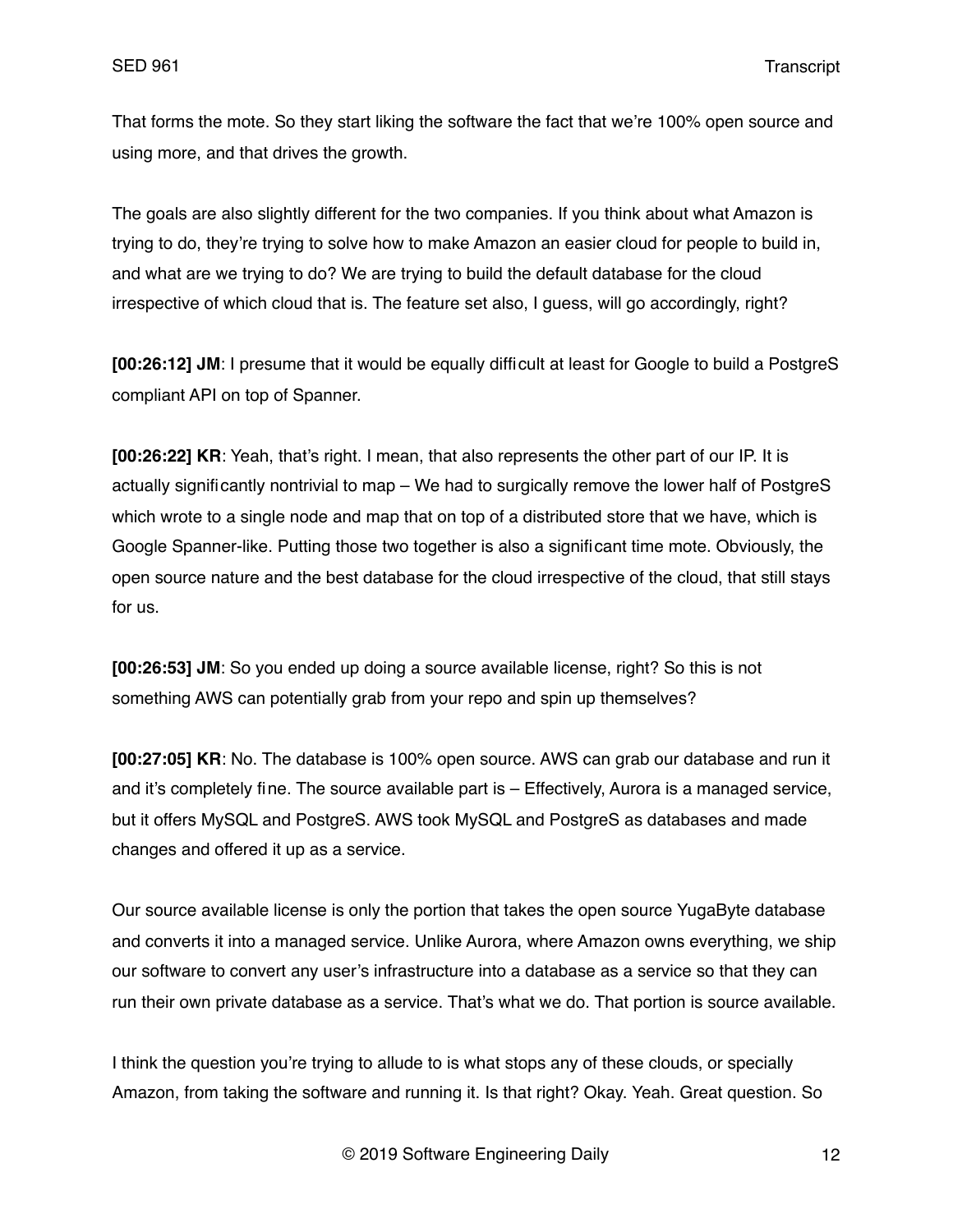we see it this way. Before I even go into our reasoning, if you take how things have played out in the world, both MongoDB and Elastic, like Elastic being the more applicable example here, were 100% open source, and MongoDB made changes to protect themselves. Elastic made some portion of its software closed. It kept the majority of its offering completely Apache 2.0 and made some features proprietary. Whereas MongoDB went the other way and made the bulk majority of its database proprietary so that a cloud provider could not take it.

Now let's look at the results. Amazon offers both Elastic and Mongo. So closing out the codebase did not really help, because they still have that service. I mean, Mongo becoming popular, it's not just Amazon. Azure's CosmosDB also offers a MongoDB API. So it's multiple cloud vendors that are offering it. In the Elastic side, all of the closed features, Amazon rebuilt those features and put them out into a different repo which they said is the true open source Elastic repo. [inaudible 00:29:12] or whatever. But nevertheless, we still see MongoDB and Elastic as billion dollar companies. They really haven't gotten squished and they seem to be doing perfectly fine. All of the heartache aside, they could be doing better, I guess, but they're still doing fine.

Our reasoning and takeaway, and we're a database born squarely in the era when the cloud was dominant. We were built before the cloud and trying to figure out MongoDB or Elastic. We grew in the cloud era. What we've realized is that there are a lot of people running noncritical use cases, and in an open source software, they're never going to pay. They're never going to pay anybody.

Then there are people running maybe very minor or semi-critical use cases. They may care more about the infrastructure cost and all of that stuff than about the database itself. They don't represent the lion share of revenue, but there is some revenue and they may come to us. They may go to Amazon. That's fine. But the most important segment is the set of guys building their business and business critical applications on top of our database, like YugaByteDB, and those guys would probably trust us as the makers of the database. Building a database for mission critical, those are the guys we want to be talking to and monetizing as a business.

**[00:30:30] JM**: Exactly. That is such a good summary of why this whole relicensing stuff is so hilarious. It's so hilarious. Maybe it gets into different gradations when you're at like – The way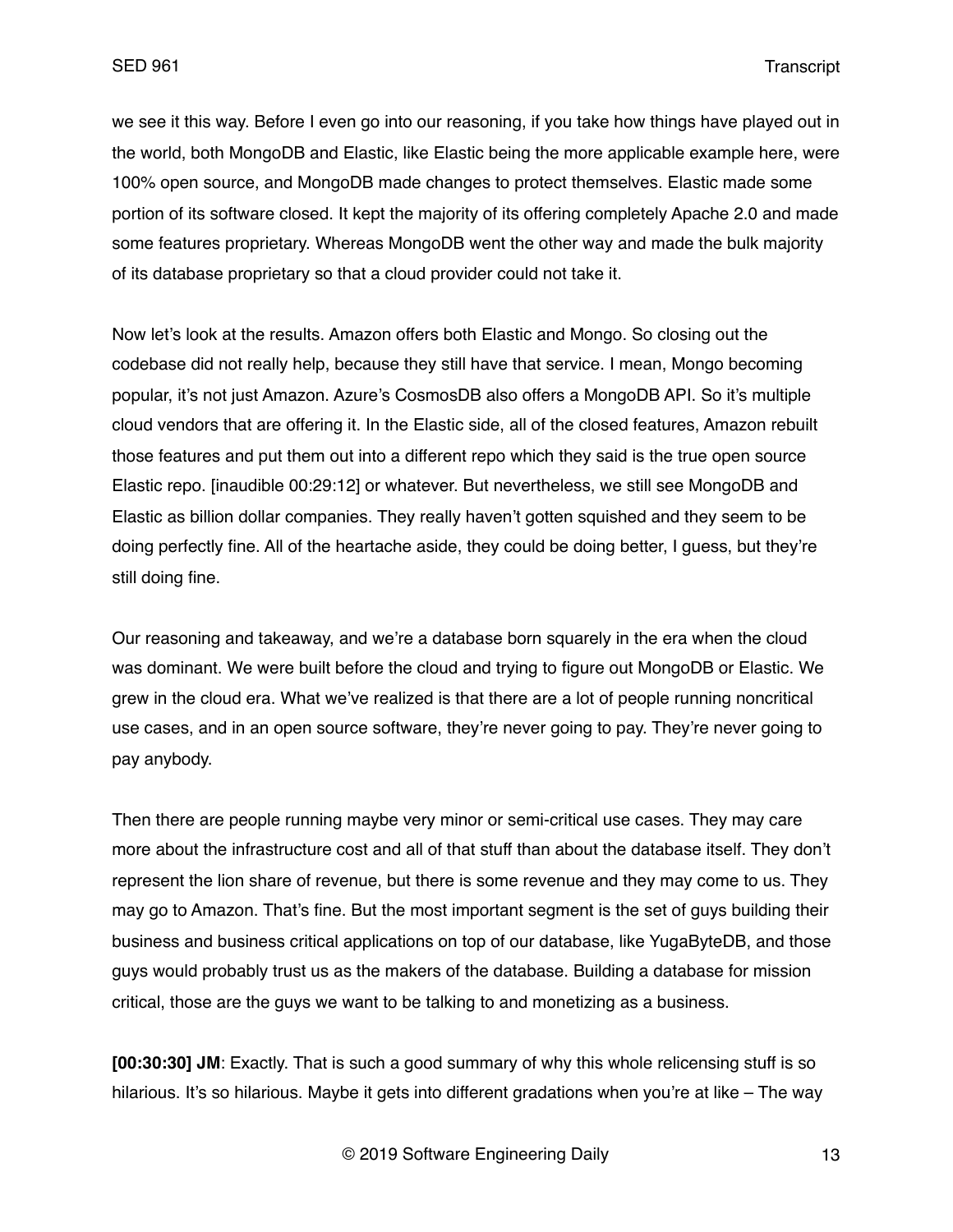you broke down the market I think is broadly true, but it's maybe a little bit crude, because probably when you have an open source project that's as popular as Kafka or Elastic of Mongo, there's more gradations of the population.

**[00:31:00] KR**: Absolutely. I think it's also fair – To be fair to them, the total percentage of revenue may not be large, but the total value of the revenue may still be a relatively big number. So then part of that is fair and them asking the question, like them having worked so hard to build this. Should they get it or not? It's a different type of a question. I think the point is over the longer term, it should be possible for a database maker to make enough valuable features in the database to retain their audience. It's what keeps them honest. A cloud vendor should never be able to equalize that unless they are also a database maker.

**[00:31:39] JM**: I know. That's the crazy thing, is like – You look at Elastic, as like the thing I always wonder is like you're building a search engine. Google still has not solved search and you really feel the need to take a licensing approach to maintain the defensibility of your search engine. Can't you just out-feature Amazon? I don't know. I mean, that's what you're saying, right? Basically, if you're a database provider, you have to build a platform around your database. You have to build a database platform, meaning like added services, whatever, like serverless things, like the MongoDB company has built Stitch. They've built MongoDB Atlas, which are just better ways of interfacing with your database or added ways of interfacing with your databases. Different ways of interfacing with your database with added developer experience.

Everybody knows like Amazon, they're great at offering you the really wide buffet of different developer products, but developer experience in any one of those particular products maybe highly variable. There are certainly opportunity for these database providers to offer experience that is highly designed for their particular data product, which it sounds like that's what you're doing. That's what the YugaByte platform, that's the thing that's just source available.

**[00:33:05] KR**: Yes, that's right. Yes, it's the stuff that you could do yourself, but it's just a lot of work and it's headache for you to make sure you got it right and you don't want to deal with the consequences of not getting it right. But it's convenience more than IP.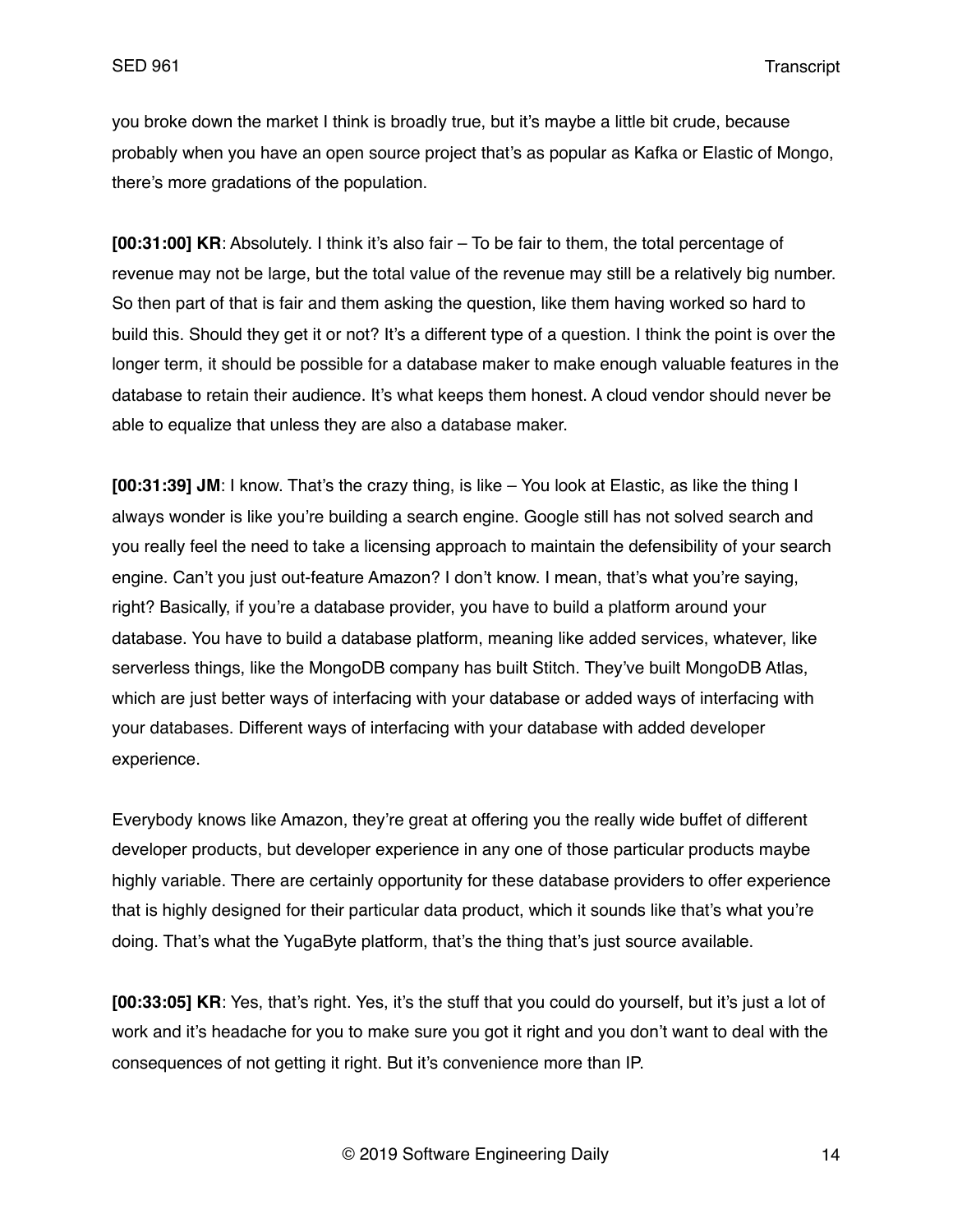#### **[00:33:19] JM**: Like what? What kind of stuff?

**[00:33:21] KR**: For example, people that want to install it, like say want to do nightly backups. They have to backup this distributed database as a cluster. So you have a bunch of machines that host one cluster. You may have multiple of these clusters and you want to make sure you have nightly backups. If your backup ever failed to happen, you want to get an alert or like you want to know when some machine is running slow, or if you're running close to capacity, or like a number of other things. You may want to put in like your security features, like TLS encryption and encryption at rest with certificates from like a KMS store.

A bunch of these stuff that you would have to actually hire people and get code around and verify its write. Is that valuable or is it just valuable that you'd just pay for it and use that as a platform?

### **[00:34:07] JM**: Got it.

**[00:34:07] KR**: That said, the backups itself, like the ability to take a backup is free. It's there. You can do it. But do you really want to schedule that every day and copy that out to say an S3 and make sure that the restore works and make sure that you've put it in the right format, in the right location and deleted the backup if it's like 30 days old? All of these stuff is just work that may not be worth the time of a business.

**[00:34:30] JM**: In terms of the go-to-market strategy, okay, you've outlined where the opportunity is for YugaByte. Go-to-market is still really hard, because you have to find the person at the organization at a given organization that is having that very specific set of distributed database problems and then you have to convince them to work with your database instead of trusting AWS, which everybody trusts, or trusting Google, which most people trust and perhaps sacrificing some of the features that they want.

How do you win the customer in that kind of go-to-market environment?

**[00:35:19] KR**: Yup! That's the meat of the question, right? So for us, we are a firm believer in the power of open source. Open source does multiple things. Firstly, it gives you knowledge, full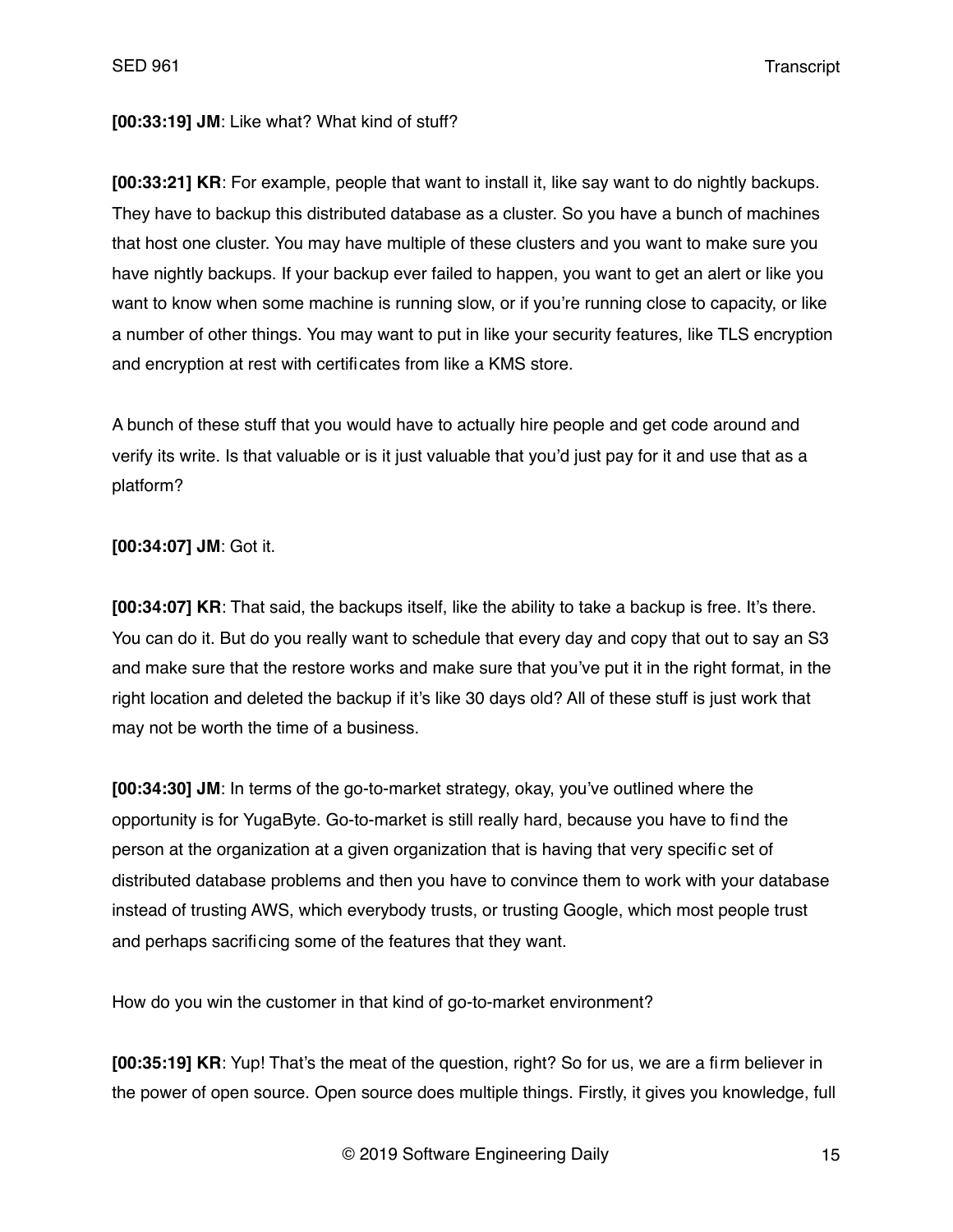transparency of exactly what you're adapting, what its strengths are, what its weaknesses are, what are the features that are in progress, everything, right?

You get to partake as a community in changing the roadmap or the feature set, asking for new features, even building some of the features yourself if you really need it in a pinch, right? In that sense, you benefit from what others have fixed and others benefit from what you fix. Overall, that is a powerful thing in itself. That's the first thing.

Now, the second thing is it is very easy for people to experience YubaByte as an open source product. It's very easy to download it, try it, you can try it on your laptop. You can try it on Kubernetes. You can try it in the cloud, etc., etc. The third piece is us trying to solve some of the hard frontier leading edge problems in the cloud. We write a lot about it, and our blog is something like we're very proud of, but a lot of our users come and tell us that they find a ton of valuable information in there. We do a bunch of things to educate users as to the best way to build things in the cloud.

Our knowledge is rooted from practical experience, because we were some of the key people, like building or supporting the growth of Facebook on the database side from 2007 through 2013. We're some of the people amongst a bunch of others. Incredibly talented team, right? So our take away from that growth was what should people be thinking about? What are the features that they would need? What would they see 2 years from now, 5 years from now? So on and so forth, right? Because we feel like we've seen a bunch of these journey before and we were also the team that ran the database introduction. What are the tricks and things they should look for there?

A lot of that comes together in our writing that people really love and come to us. This shows in terms of the amount of growth, like our community growth has been explosive. We've grown more than 10X in a number of different dimensions in our community and people just over the last year. We have only mission-critical data app side. We have a number of customers, like paid customers, that are running us for like enormous workloads, like we have some of these guys come and talk at our first user conference. They came – One of our customers, we didn't know the numbers, but we're blown away.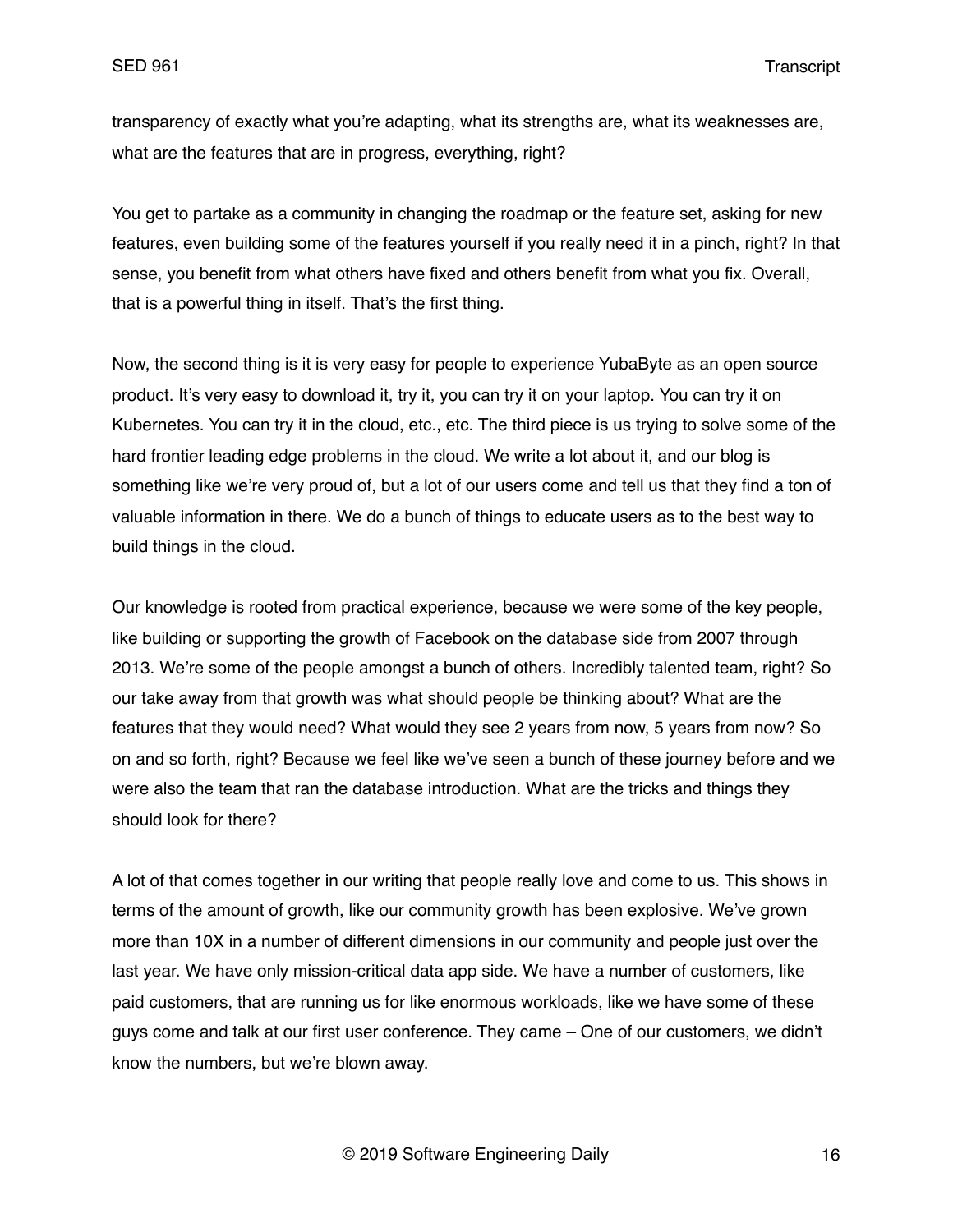One of our customers is doing 27 billion operations per day on YugaByte, and all of these is mission-critical. We have like about four customers now that are doing over a billion operations per day. We're pretty proud of that achievement. Finally, when people start looking at open source packages, they look at a number of factors. They look at if the license is good, if there's enough activity, if the maintainers of the project are very responsive. I think all of these – I think I [inaudible 00:38:13] just recently wrote in a New Stack article.

Anyways, so we do a bunch of that stuff and it just happens by itself. Building an open source community and open source project just ends up working out that way. We feel these are some of the differentiators. The final thing I will say is that there is – I think it's funny. Even just over the years of YugaByte as a company and talking to so many enterprise customers, we started in 2016 when most of the companies told us they weren't sure about their cloud in the roadmap or architecture. They just weren't sure how it would turn out.

2017, a lot of lifts and shifts into the cloud. I'm just going to move some stuff into the cloud. 2018, they're like, "You know what? That doesn't really work. I need to build an app that is cloud native to get better ROI." Now 2019, multi-cloud is firmly in there. Hybrid cloud, like on-premise deployments that are cloud native, Kubernetes. These are firmly happening. We feel like there is – While the go-to-market looks hard from the outside, when you go in and start peeling the layers of the onion, there are good ways to make impact.

#### [SPONSOR MESSAGE]

**[00:39:26] JM**: I love software architecture, and I know that's a strange thing to have an affinity for, but it's something I've liked ever since I started listening to software podcasts, because in a software podcast, it's sometimes harder to discuss the lower level elements of a programming language or microservices. But architecture is something that's philosophical. It's somewhat subjective, and that's why I also love attending conferences that discuss software architecture.

The O'Reilly Software Architecture Conference is coming to New York February 23rd through 26th. The O'Reilly Software Architecture Conference is devoted to covering software architecture, and if you aspire to be an architect or you are an architect, it gives you the training that you need to stay at the forefront of this ever-changing field. You can join senior developers,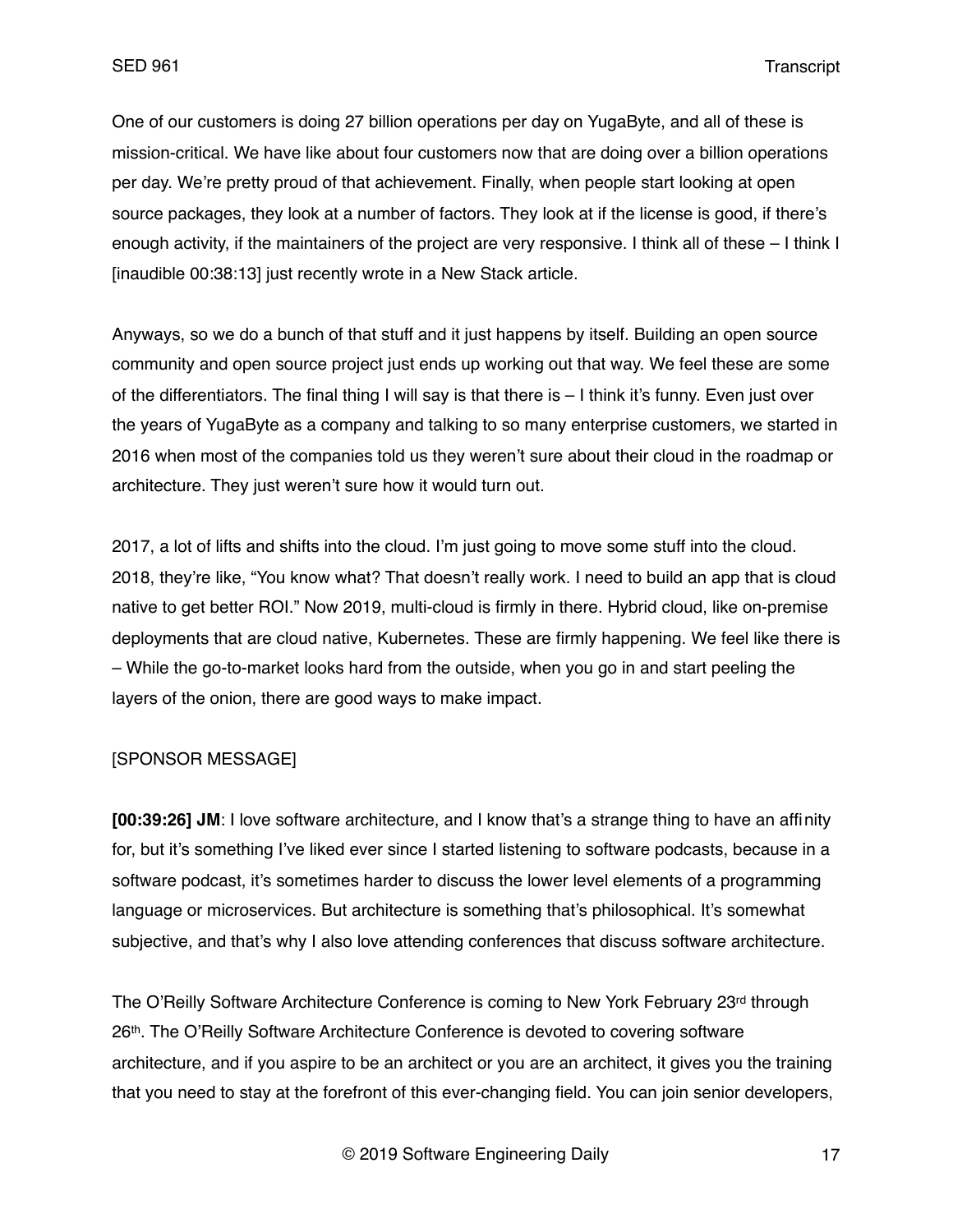engineers, software architects, all kinds of people that are involved in software engineering and learn about machine learning, data analytics, cloud computing, serverless architectures.

It's all happening in New York, February 23<sup>rd</sup> through 26<sup>th</sup>, and if you go to oreillysacon.com/ sedaily, you can get 20% off your ticket to Software Architecture Conference, and remember to use the discount code SE20, which will give you that 20% discount. That's a great discount that you can get on a conference that probably your manager will let you expense to the company.

You're saving 20% for your company, or if you are an individual contributor or some kind of contractor that doesn't have access to a company that will pay for the conference, pay for yourself. It will probably come back to you in spades in the future. Just go to oreillysacon.com/ sedaily and use the discount code SE20 for 20% off.

I think it's a great way to invest in yourself and invest in your career, and it benefits Software Engineering Daily. You can also look at the show notes and see the link, see the information about this advertisement and get the link to oreillysacon.com/sedaily and use discount code SE20 if you want 20% off a ticket to Software Architecture Conference.

Thanks for listening to Software Engineering Daily, and check out the Software Architecture Conference to learn more about software architecture, soft skills. There are trainings. There are networking opportunities. There are lots of networking opportunities. I've networked at lot at O'Reilly Conferences and all kinds of conferences, but particularly O'Reilly Conferences standout, because they've always been friendly and they've been long-time sponsors of Software Engineering Daily at this point.

So check out Software Architecture Conference. Thanks to O'Reilly for being a sponsor.

## [INTERVIEW CONTINUED]

**[00:42:47] JM**: The most brutal competition that I've covered in Software Engineering Daily has been the container orchestration wars, and that was this real vicious, essentially zero-sum panel for supremacy of the container orchestrator. I just remember like asking people, "Okay, Hashicorp Nomad, Kubernetes, Mesos, Docker Swarm. Give me the side-by-side comparison,"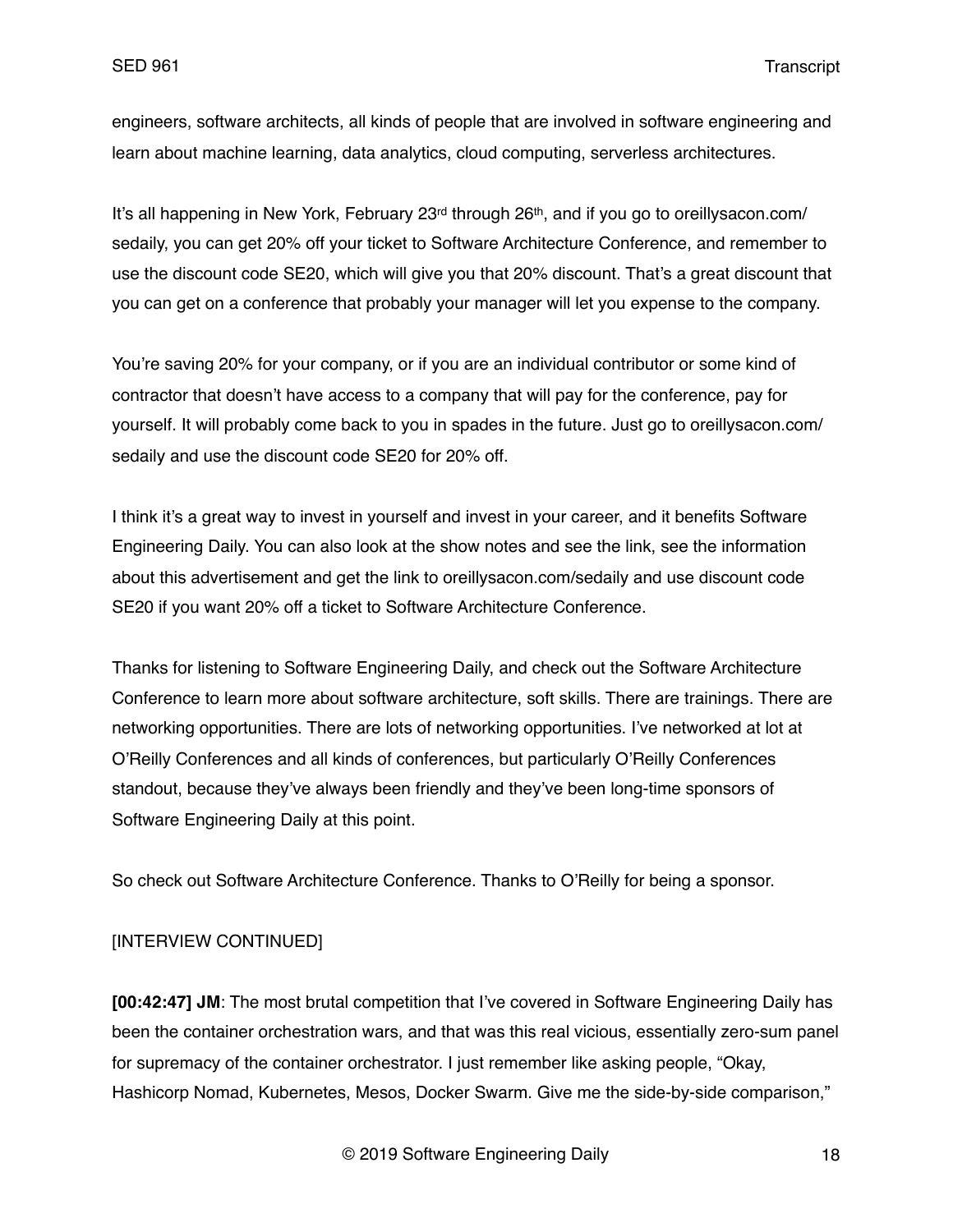and it was always just like, "Well, uh, this one does this and this one does that," and then you go talk to somebody else and they're like, "Oh! No. No. No. That's not right. This one does this and this one does that." I'm like, "Okay. Well, I have no idea which one is going to win." Then of course the Google one won.

Now, that was a winner-take-all environment and there are very obvious network effects that we can see in today's version of Kubernetes, even back then it felt like there was going to be a winner-take-all dynamic, because you had all these enterprises that were basically biding their time. Nobody was picking a container orchestrator.

Like the banks, the banks were all saying like, "We're not going to pick any of these things, because we're just going to wait to see which one wins." Then Amazon made this very savvy decision to build the ECS, which was like a proprietary thing that like nobody knows what it was under the hood, or I'm sure somebody knows, but maybe with Mesos under the hood, but who knows? The rebranding exercise was actually really good for convincing some customers to use it.

But in any case, the container orchestrator wars was winner-take-all. It seems like maybe that could happen in open source distributed SQL databases, but maybe not.

**[00:44:26] KR**: Yeah. So I'll color this with a couple of different incidence and maybe let you make the decision or your opinion on that. Firstly, the thing about orchestration and IS are any of these things where – Is that they're just not sticky. Let's think about the origin of IS. It started out from running stuff on a machine on its local disk. Pretty soon it moved to running the same stuff on a machine but on a remote disk, like a [inaudible 00:44:54] or one of those things. Then it moved from running stuff on the same remote disk but on to a VM. Then it moved from the VM to a container.

Now, a single container was not enough, so there's a bunch of containers and now you need to orchestrate them. If you'll even look at like – So at different points, like you see that it is easier relatively speaking, like in some sense of the word, of the term, to change the IS layer. However, you still see mainframes and databases on mainframes. You still see those still around. It's a thing, because we're fighting it sometimes. We don't even know. I don't know. Throughout my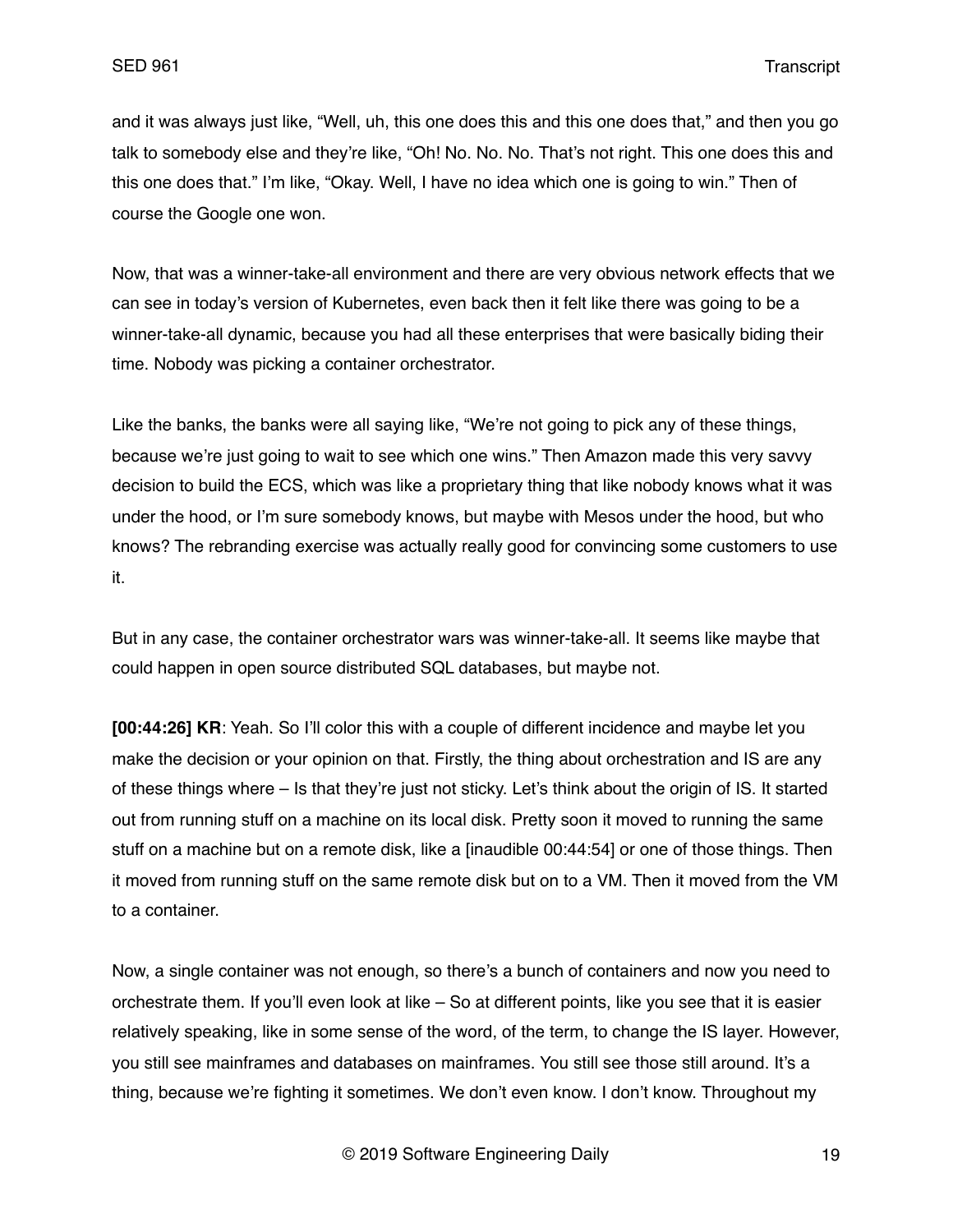entire education, I know very little about mainframes. I've never dealt with them too much, but I'm happy to learn more about them now than I ever did collectively in my entire career. That's because mainframe databases are still a thing.

Now, Oracle came after mainframe databases. Now that is still a thing. SQL server came after Oracle. Still a thing. MySQL and PostgreS, still things. I'm guessing the rest of the guys is still going to be things. That's because data has incredible gravity and OLTP mission-critical data is like a black hole. It has so much gravity. It's just tough to move. If it does its job right – Because data is just growing. The age we are in is exploding in amounts of data.

I remember, again, back to the Facebook days, I remember that the amount of data we were generating as a company for OLTP applications was like exponential in those growth years. I'm sure it's still the case. I'm sure that the data rate is just simply multiplying even at this point. Not talking about OLAP data. OLAP data is used to drive the business.

In OLAP there is an interesting phenomenon where you don't want your spend to exceed what you earn, because you can always collect a ton of data that you want to analyze. But if the amount of money you're spending to analyze your data to run your business better actually costs more than what you make from your business, that's a bad idea. But OLTP data is a close to the ground signal of your business growing. You absolutely want to spend for OLTP data, right? At least that's the roundabout narrative of saying this feel is a little different.

**[00:47:08] SC**: One more pointer. If we talk to the fortune 2000, when it comes to OLTP data and databases, I think they will tell you that they would not like a winner-take-all scenario to be clear to the game, because they want the ability to change their database architecture if so the need arises. Rather than recreate more or less Oracle's hedge money again in the modern cloud.

I will say Oracle hedge money was still threatened by SQL server, by DB2, by MySQL, by PostgreS, but there is clearly one leader and there are a bunch of others in there. In the new world, we believe it is not about a winner-take-all market. It's more about ensuring that you become the trusted partner for those engineering teams as they're growing.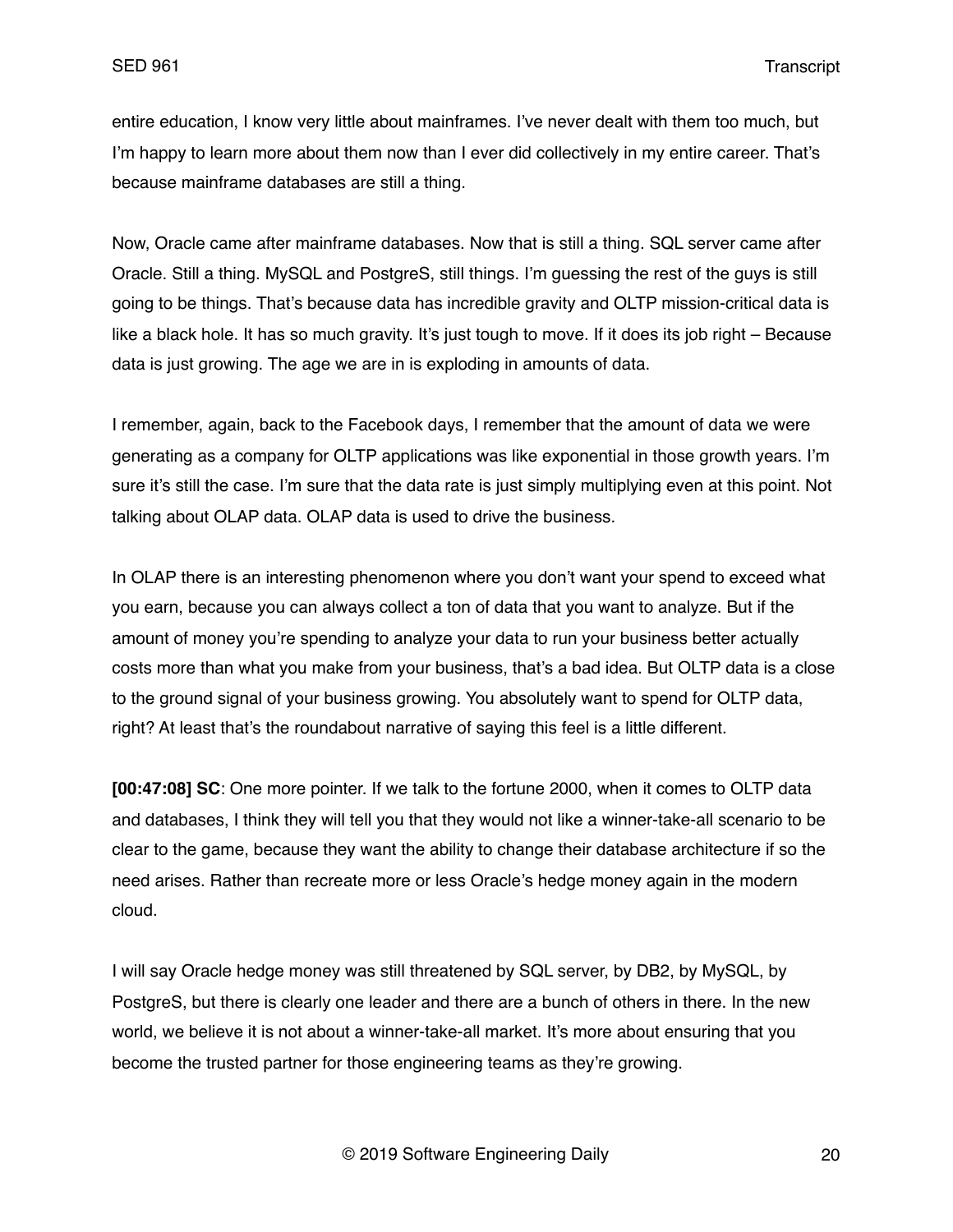**[00:48:10] JM**: But the winner-take-all phenomenon I guess in the database layer is more the API, like maybe PostgreS is the winner.

**[00:48:17] SC**: That's right.

**[00:48:18] KR**: Yes, that is right. Absolutely. Yes. I think that is very true. In fact, as a company that makes databases, we get this question most often compared to all the other questions, which is why the hell are you guys building another database in 2016, 17, 18, 19, whatever?"

**[00:48:33] JM**: They're like, "No. No. No. It's an architecture. It's not a database."

**[00:48:36] KR**: Exactly. That's what we tell them. It's like what you really mean is did we create a new database API? We tell them, "No. We did not," and they're like, "Oh! Thank God. Okay. What do you really do?" Then we tell them, "Look, you have this API, but you cannot run it in the cloud. You have to do all these work to run it in the cloud. How about we give you the entirety of that API along with some enhancements? Because you need those to run in the cloud." They're like, "Oh! This is awesome. This is great." I think that's the difference. I think you hit the nail on the head.

**[00:49:03] JM**: So Citus, Citus Data, the PostgreS – I thought that was PostgreS for the cloud. It got acquired by Microsoft. What did they do differently than your approach?

**[00:49:15] KR**: I think to explain it in the simplest terms. So Citus kept the entire PostgreS database and then they made a layer of software about, which is an aggregator that sends data to these sub-databases underneath. You put your data in and you tell them how to shard it and they will take your data and shard it accordingly in those sub-PostgreS databases inside and you can now run this thing as a sharded scalable database, right?

However, this is – Firstly, the replication underneath is still asynchronous, which means if a random node dies, then you'd have to promote another node to take its place and you have lost some data. It's unclear how much data or what type of data you've lost. That's always unclear. That's been the Achilles heel of most RDBMSs. That is still retained.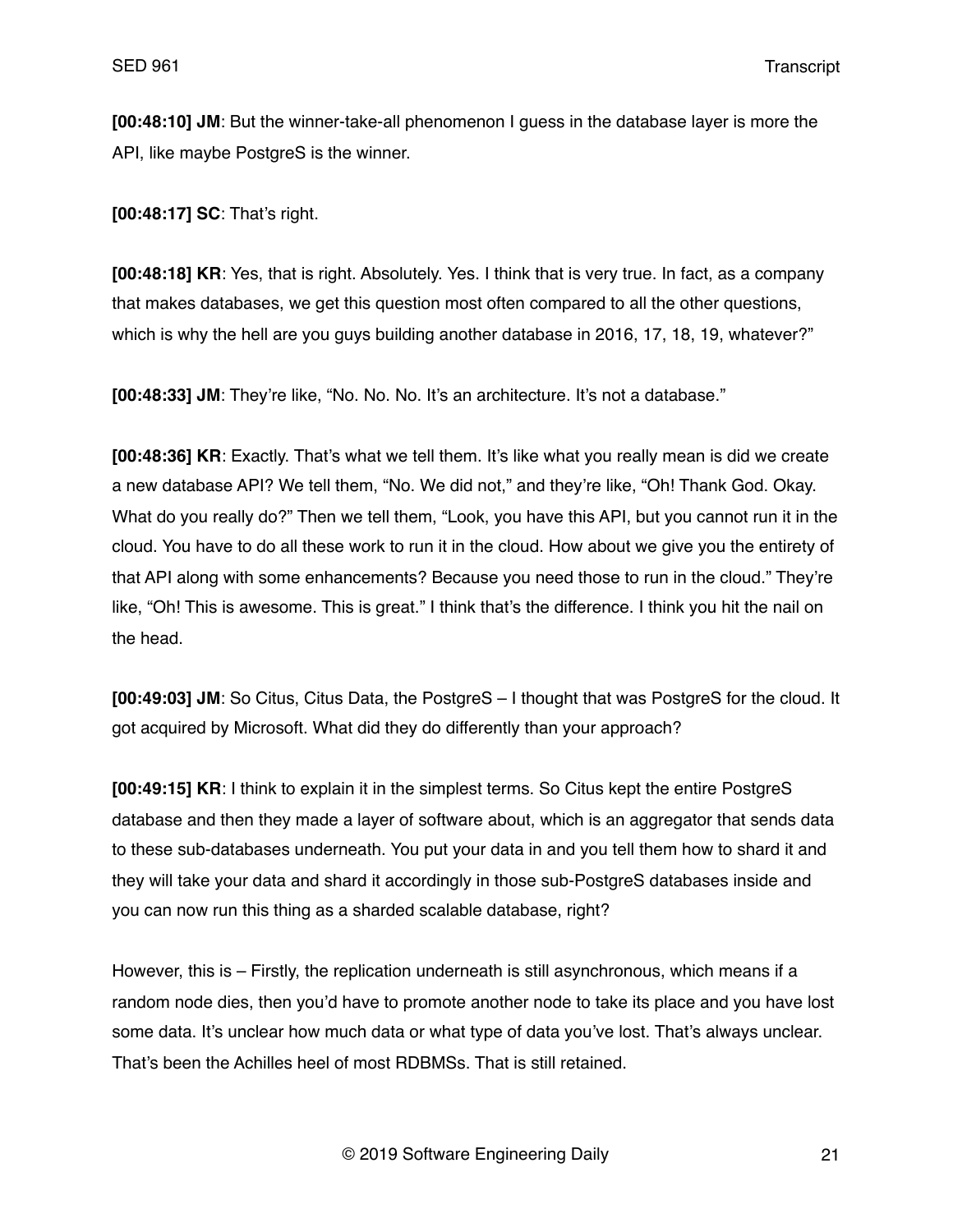In YugaByte, the replication uses a consensus protocol with Raft. It uses Raft underneath as the way to replicate, which means if you lose a node out there, there's still a guarantee that you don't lose any data. So that's the first difference. The second difference is between these isolated pools of databases, if you are doing a transaction or you're doing a joint, that's going to be either not supported or inefficient, depending on exactly on what you do.

In YugaByte, the sharding is transparent. It happens under the hood. So you can deal with this entire set of machines as a single logical database as supposed to having to know a little bit more about the internals. Right? That's the second thing. Going back to the data loss point, I just want to point out that like – I mean, I don't know the exact year that Citus was started, but I think it was in the early days of the cloud. But if you think about what is one of the – In fact, we had this incident like I think three days ago with one of our paying customers. One of the Amazon zones went out. There was an outage, network outage day where you couldn't reach it, but they had deployed YugaByte across these three zones, and data was synchronously replicated and they were able to survive the failure of the entire zone without any data loss, nothing. No problem.

But in the case of something like Citus, that would be much more complicated. You'd have to figure out – Either the app has to observe the impact of a little bit of recent data being lost or you would have to go figure out how to make it all right, because the data references each other, right? If you just lose a couple of references, it becomes complicated.

**[00:51:38] JM**: Makes sense. So as we begin to wind down, I guess I'd like to get a little bit more reflection on the past and prediction about the future. So Karthik, you mentioned that you worked at Facebook for five and a half years. Sid, you're at Oracle for five years. So you guys have a lot of perspective on the past and future of databases. So Oracle I would kind of think of as really, really good insights into the past of when databases were extremely consolidated and probably plenty of lessons for how to form a good database strategy. I'm sure you learned those things at the Hegemon and Facebook.

Karthic, I'm sure you have a lot of predictions about where the future of data is going to lie, because I've done a lot of interviews with Facebook, ex-Facebook engineers. The data requirements for Facebook, they're just crazy and very different, honestly, from what I can tell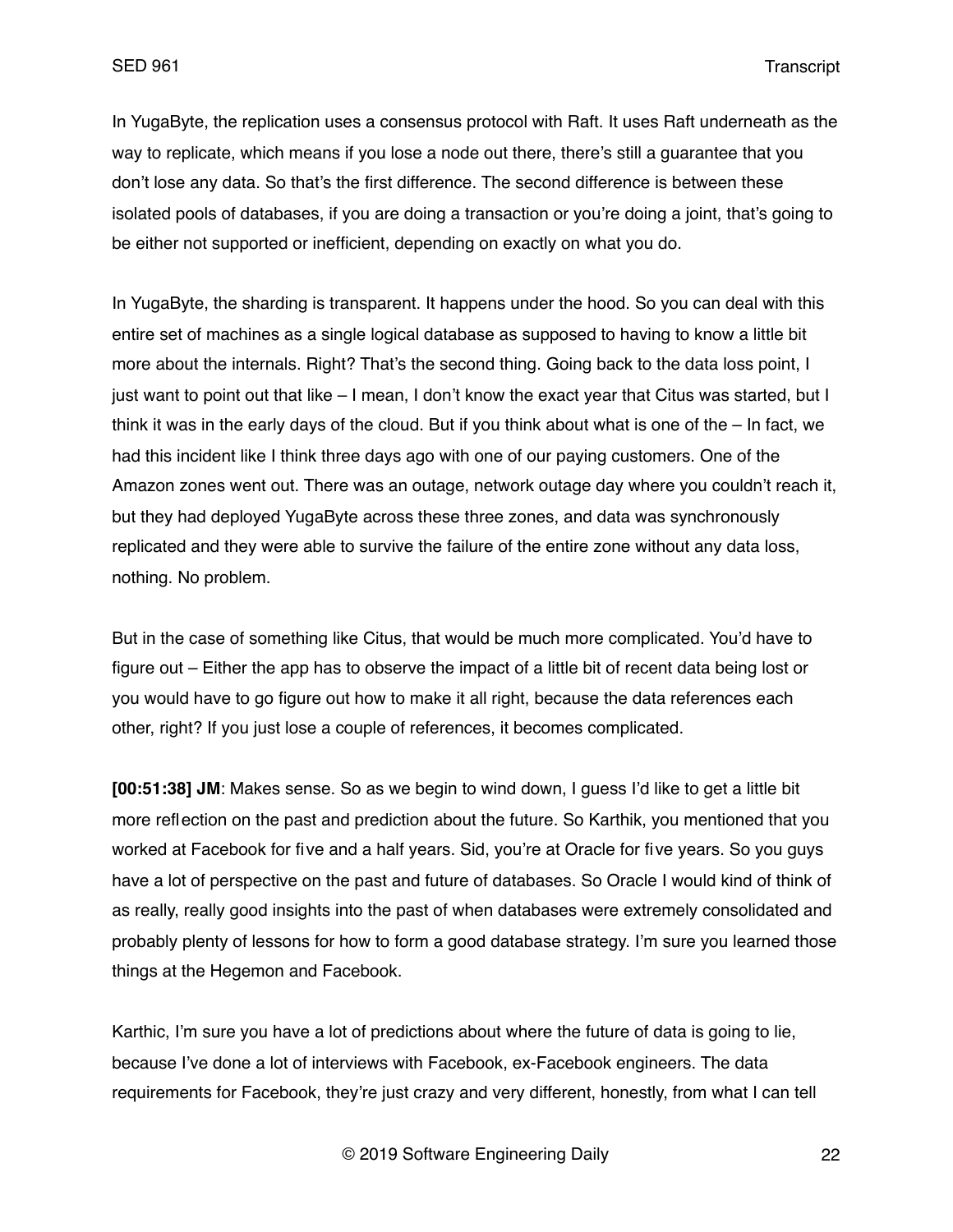than what a lot of applications have requirements for today. What Facebook was experiencing six, seven years ago. It's like the data volume, the level of synchronicity that maybe you'll like – The average database will need in five years or something. So maybe Facebook sees things 10 years ahead. I mean, a lot of these at scale companies see this kind of stuff.

I just love to get each of your perspectives on kind of what lessons you took away from your careers up to this point. Just give me some perspective on where you think the database market is headed.

**[00:53:25] KR**: Okay. Maybe I'll go first. Yes. I think you precisely put it that – At least, for me, I do see Facebook as being ahead of the – Or any of these hyperscales as being about a decade ahead of the general enterprise. It's actually so funny for me that it's like – At Facebook, we built something called Tupperware. It is our own orchestration engine. Now, there's Kubernetes, which is popular in the world. At Facebook, we had reorganized ourselves into – I mean, we didn't have a better term, but nearby data centers and faraway data centers, and now we have zones and regions. I could go on. I think microservices was pretty similar, like any number of things.

On the database side, I think it has been an interesting evolution. I think the reason we started the company is actually to build whatever Facebook was facing as the database problem to bring that to the enterprise market. So that's really where the company comes in, and that is problems of being able to survive across zones.

I mean, I'll say this. Maybe we have time. I would just say this interesting incident. I used to be a part of the H-space Team. We were the team that both built H-space features and ran it in production. There were times that we were going for five 9s of efficiency and there were times when like, for example, a mistake in a cable that gets pulled out, takes out a bunch of machines. All sorts of stuff would happen.

We were still inching out way close to five 9s, but that's when we realized that with billions and billions of users or requests coming in, you could fail a few million for a long time, and when you divide it, you still get a very small number and you're okay. You're still five 9s. That's great, right? But the reality is there's millions of people whose requests are failing, and that's not good,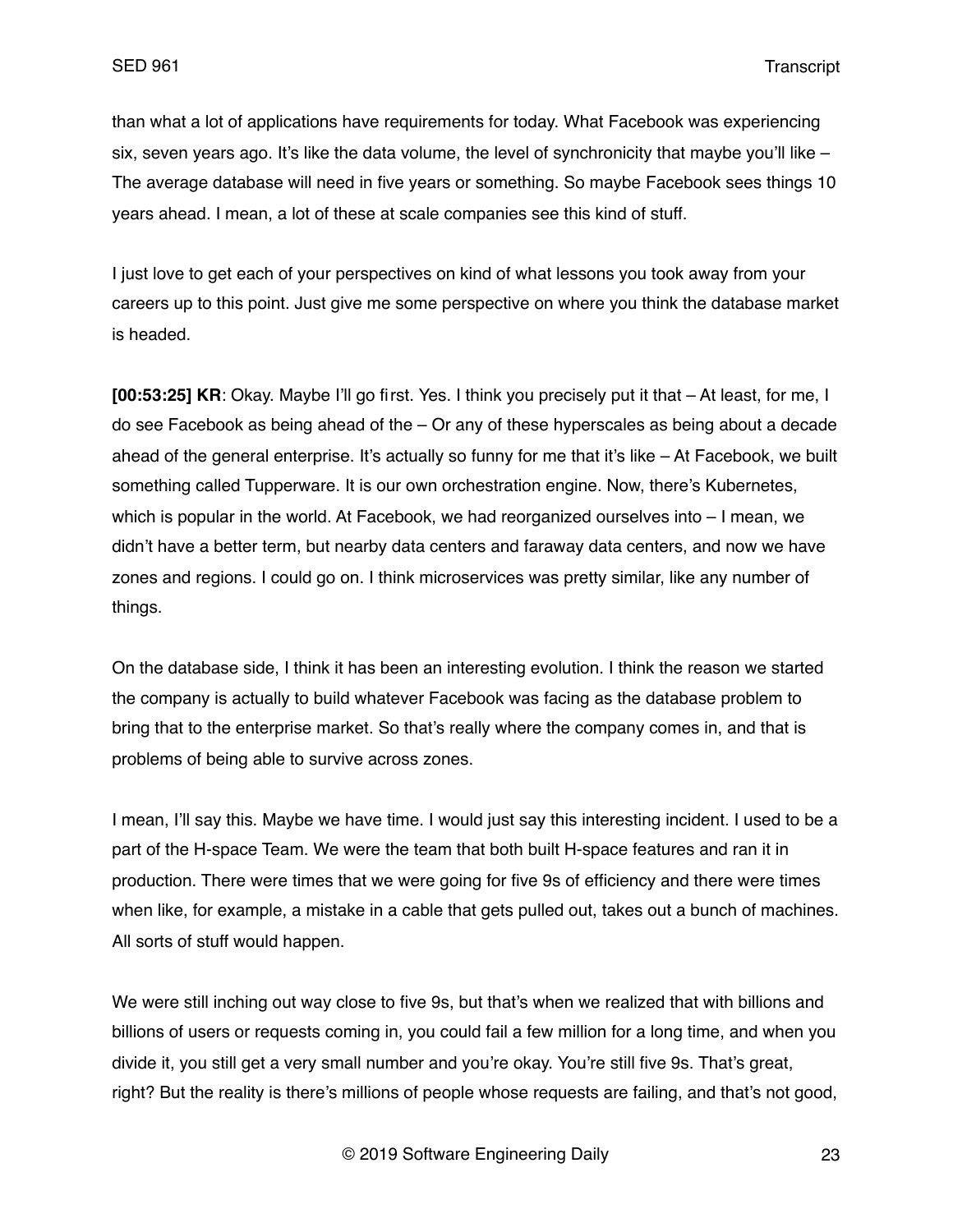right? That's when we realized that the real number is the fraction of requests that come in that should fail. You should have a very, very small number of requests fail. That required a completely different thinking and that's when we were – We started thinking about multi-zone deployments and that kind of stuff, right?

So we see that that is slowly starting to happen today. It's not 100% there. So multi-zone, as in use three zones. Don't use two. Use three regions. Don't use two. So we're seeing that some people are starting to do this, but a lot of people still want to stay with two regions because of other reasons, right? But we think that in the future, a prediction is that it is going to firmly move towards an odd number of regions so that you can do consensus and hands-off stuff and ensure that there's no data failure and so on. That's on one side.

On the second side, I believe that data scale and latencies  $-1$  mean, this is  $- A$  part of this is in the thesis of the company, but data scale and low latency is going to become a stringent requirement. It's going to just keep increasing. There are – For example, 5G is coming up, right? You see that that is going to enable a new set of applications to come through like – I don't know. I've read about remote surgery and all of this kind of stuff that you can do now. Even teleconferencing is becoming – Like we're doing, right? Teleconference is talking over – The distance is becoming common.

There is a number of applications that will start coming up where low latency as in, say, sub-10 millisecond or sub millisecond is all starting to – It's going to start getting very important and so will geographic distribution. Even in the remote surgery example, you just need the database of whatever it is that you are trying synchronize and write and do to live across the geographies that the surgeon and the patient are in not really anywhere else in the world. So don't be constrained by where your data center is. Be constrained by where your data should live, right? So it's that kind of stuff.

It's only getting accelerated by GDPR and all of those type of developments. So really feel that that trend is going to increase. I'll throw out one more thing that like it feels like edge data centers, Kubernetes, which his already becoming de facto. But the edge and like things like serverless are going to gain more adaption.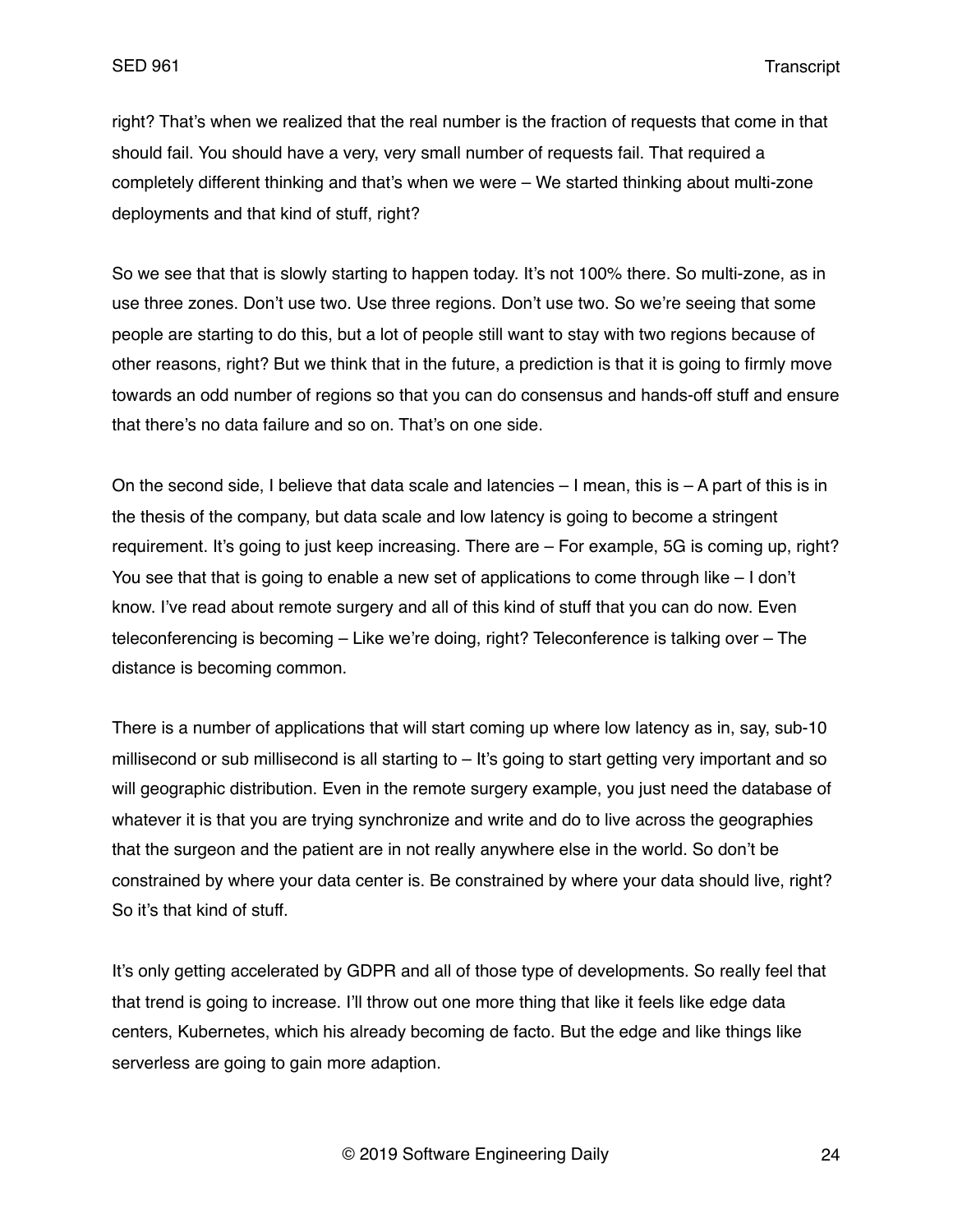I mean, unlike what people say. I don't subscribe that everything can be done by serverless. That's kind of little crazy, but there are clear use cases where it can make life easier. A lot of those patterns would start emerging as well.

Looking at the database side of things, we start thinking about it as becoming a CDN with data, like a data network across the world, like that kind of thing, and you may need very low latency reads. Sometimes you may need strong consistency. You may need to invalidate. That type of a paradigm, but in a language as ubiquitous as SQL

**[00:57:48] JM**: All right. Let's go with Sid now. That was great.

**[00:57:51] SC**: I want to add that – I mean, if you look at the Oracle database, it's one of the most amazing pieces of technology that I would say mankind has ever seen. Given how much business-critical information is stored and served out of it all the years. Now the way Oracle built that is through – In the original days, it was all about Maniacal focus on developer productivity. How do we build a database that makes the life simple for these new age developers who are just starting to build for the internet-based applications and get them all the tools that are necessary to get them going. Never lose their data, extreme reliability, all that baked into the database.

It so happens that – I mean, that sort of led to a little bit of thinking that they will never lose that developer. They will never lose that customer and user. As a result, innovation has stagnated. But if you look at what the distributed SQL segment is trying to do is essentially take the same ethos of Maniacal developer productivity and bring it to the modern cloud, because cloud actually changes everything, changes – It is already evident in Oracle's results. It changes how Oracle is going to make money or not make money in the future.

We believe that as time progresses, as all these various kinds of applications, users demand from the businesses, cloud as the delivery vehicle and the distributed SQL as the database layer is just going to happen for sure.

**[00:59:40] JM**: Very interesting. Okay. Well, last thing to wind down, you guys both went to UT, right? UT Austin?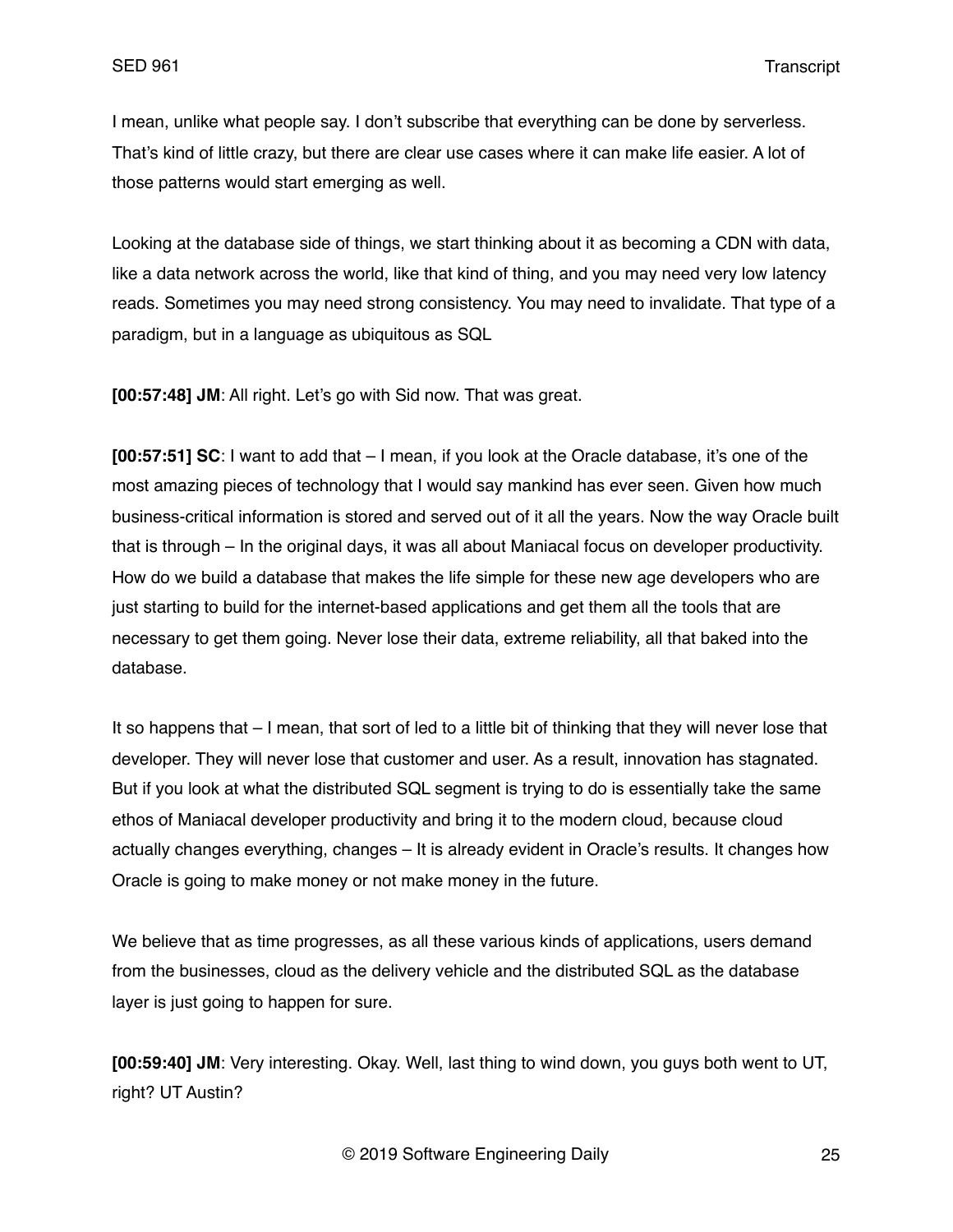**[00:59:48] KR**: That's right. Grow a long horn. That's right!

**[00:59:51] JM**: I'm also an alumn from there, right?

**[00:59:54] KR**: All right! Fellow longhorn.

**[00:59:57] JM**: Where did you guys do your engineering homework? What building?

**[01:00:02] SC**: Most of the time, Taylor Hall.

**[01:00:04] KR**: Yeah, Taylor Hall. What about you?

**[01:00:04] SC**: Basement. Basement of Taylor Hall.

**[01:00:05] JM**: Yeah, basement of Taylor. Oh, yeah. Definitely.

**[01:00:08] KR**: You were protected against even a nuclear thing.

**[01:00:12] JM**: Right. And protected from sunlight. Anybody who remembers that, that was just this crazy subterranean place with really nice Linux boxes.

**[01:00:24] KR**: That's right. 3AM, 3PM, no problem. Looks the same.

**[01:00:28] JM**: Sis, you were doing EE homework there, right?

**[01:00:31] SC**: I was in ACS.

**[01:00:31] JM**: ACS. Okay. You guys were both in masters programs. Okay.

**[01:00:36] KR**: Yeah, that's right. Yeah.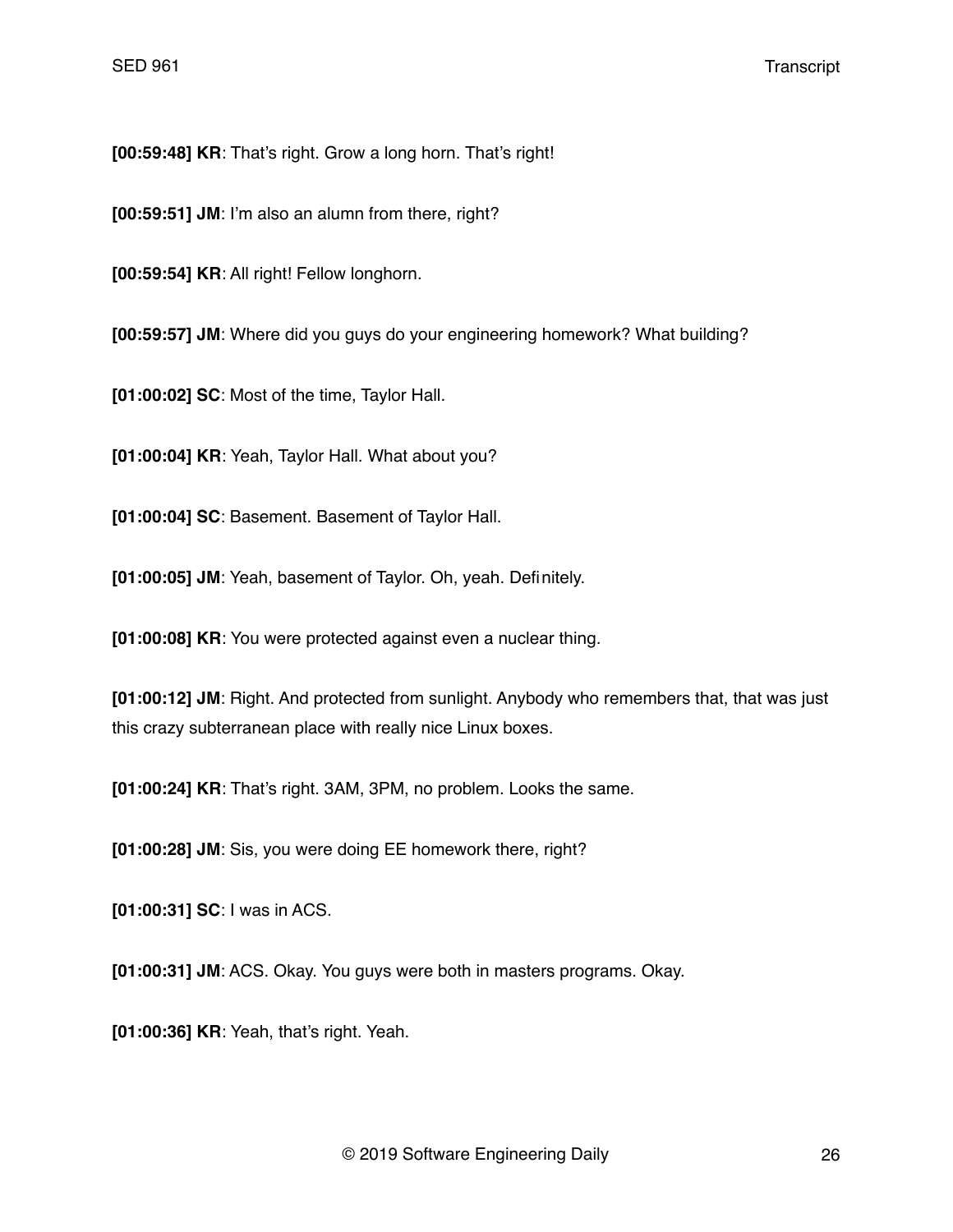**[01:00:37] JM**: Okay. Yeah, great memories at Taylor Hall. I just remember, you go in there, it's like going into a Casino because you just don't have any windows and the time just goes by really fast. I remember going down there with like a bagged lunch and like a really big thermos of coffee and just spending hours and hours.

**[01:00:54] KR**: If I were to guess right, the assignments were on the corner, because that's what I used to do.

**[01:00:59] JM**: Yeah, absolutely. Oh, yeah. You're totally grinding on it like hoping not to have to use last slip day. Oh man! Okay. Good memories.

**[01:01:08] SC**: We did graduate to ASC Hall in I guess the last semester or something — new one. I mean, it was new. It didn't have that feeling, the feeling of –

**[01:01:21] KR**: You didn't bond with it. It was like a rental versus your own hall.

**[01:01:26] JM**: Oh, right. Are you talking about the portables? There was like a set of portables, right?

**[01:01:32] SC:** Right. I mean, I think that the ones at the top.

**[01:01:34] KR**: Top. Portables, yes. That's right.

**[01:01:36] JM**: Yeah. It's funny, because then like they finally built a computer – Well, Gates funded the computer science. But I don't know if that was getting built when you guys were there, but the Gates computer science building is just this palatial, gorgeous building – I mean, I was lucky enough to take my sweet time and graduating and I was using the Gates building facilities near the last couple of years. It was gorgeous. Much more beautiful place to do your homework last minute.

**[01:02:04] KR**: Yeah. It's fun times though. Yeah.